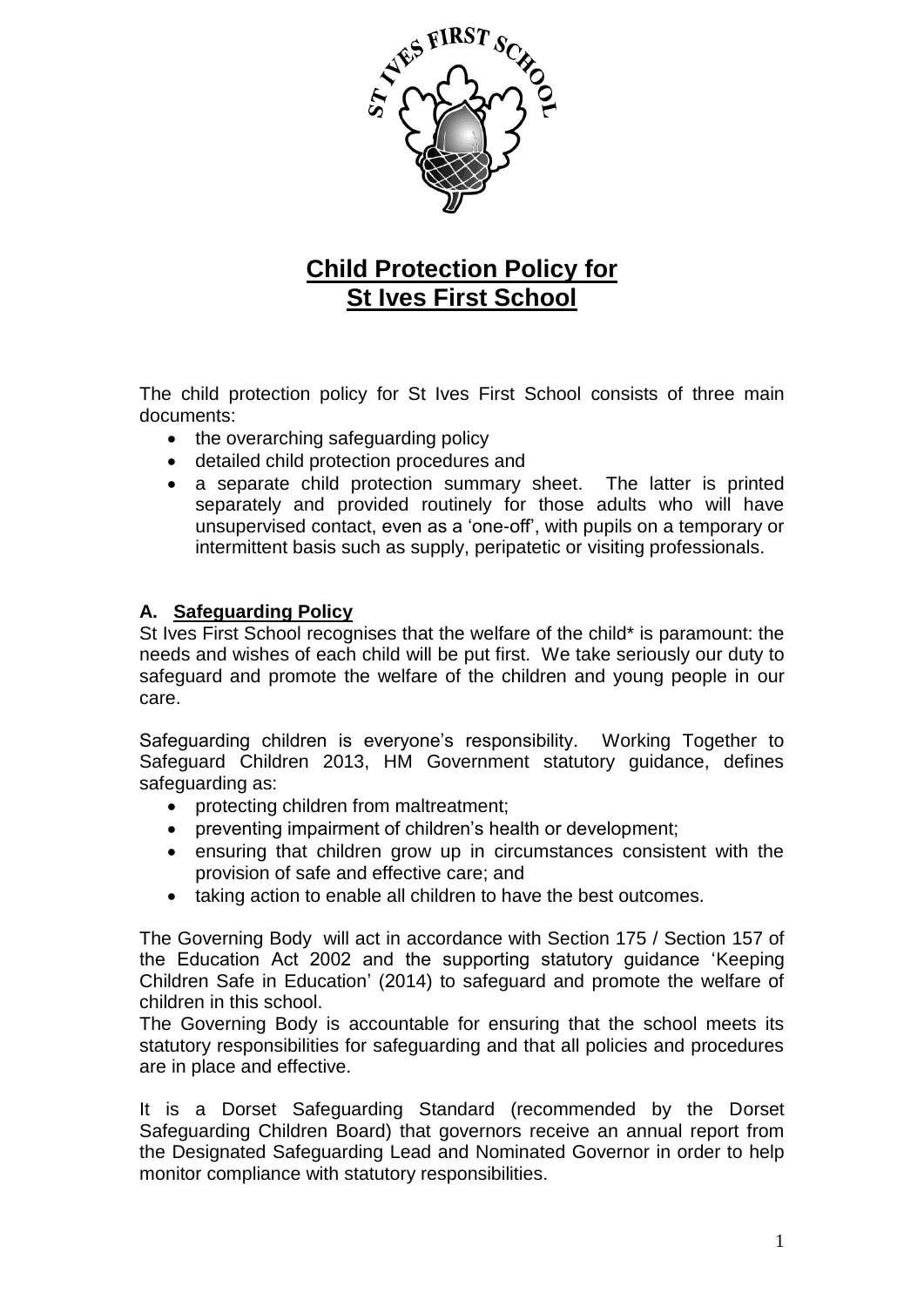All children have the right to be safeguarded from harm or exploitation whatever their

- $\bullet$  age
- health or disability
- gender or sexual orientation
- race, religion, belief or first language
- political or immigration status

Governors, staff and regular volunteers in this school understand the importance of working in partnership with children, their parents/carers and other agencies in order to safeguard children and promote their welfare.

The purpose of this policy is to:

- afford protection for all pupils
- enable staff and volunteers to safeguard and promote the welfare of children
- promote a culture which makes this school a safe place to learn and in which children feel safe

This policy applies to the Headteacher/Principal, all staff (including supply and peripatetic staff), regular volunteers, governors or anyone working on behalf of the school.

We will endeavour to safeguard children and young people by:

- valuing them, listening to and respecting them
- involving them in decisions which affect them
- never tolerating bullying, homophobic behaviour, racism, sexism or any other forms of discrimination
- ensuring the curriculum affords opportunities to learn about keeping themselves safe, particularly when using technology and where appropriate in respect of radicalisation and extremist behaviour
- supporting attendance and taking action if a child is missing school regularly
- appointing a senior member of staff as the Designated Safeguarding Lead and ensuring this person has the time, support, training and resources to perform the role effectively
- ensuring that there is always cover for this role
- appointing a Designated Teacher to promote the educational achievement of children who are looked after/in care (mandatory in maintained schools; best practice in others)
- making sure all staff and volunteers are aware of and committed to the safeguarding policy and child protection procedures and also understand their individual responsibility to take action
- identifying any concerns early and providing appropriate help to prevent them from escalating
- sharing information about concerns with agencies who need to know, and involving children and their parents/carers appropriately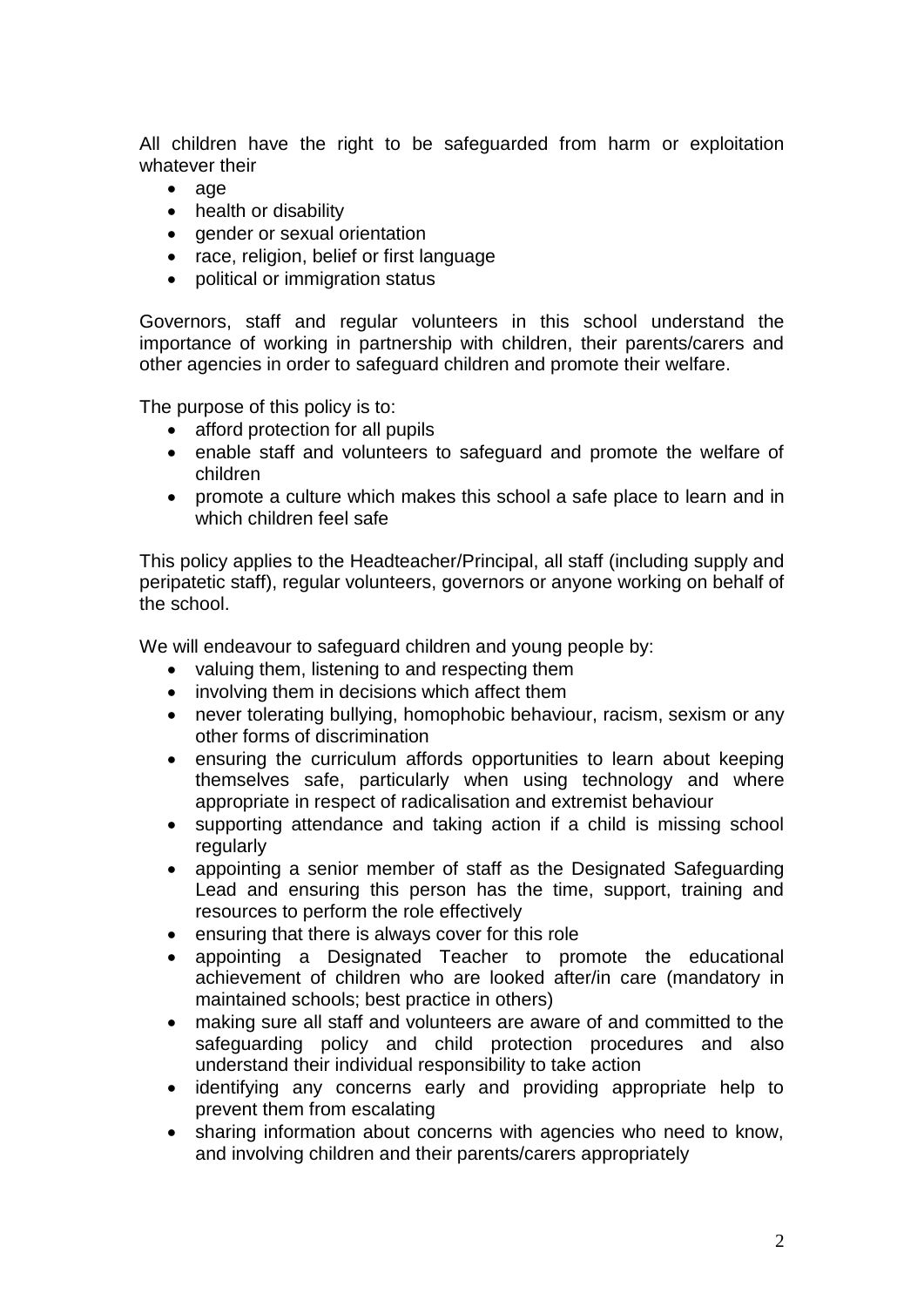- acknowledging and actively promoting that multi-agency working is often the best way to support children and their families
- taking the right action, in accordance with Dorset Safeguarding Children Board (DSCB) inter-agency safeguarding procedures, if a child discloses or there are indicators of abuse
- keeping clear, accurate and contemporaneous safeguarding and child protection records
- recruiting staff and volunteers safely, ensuring all necessary checks are made in accordance with statutory guidance and legal requirements
- providing effective management for the above through induction, support and regular training appropriate to role
- adopting a code of conduct for all staff and volunteers
- ensuring staff and volunteers understand about 'whistle blowing'
- promoting a culture in which staff feeling able to report to senior leaders what they consider to be unacceptable behaviour or breaches of the school Code of Conduct by their colleagues, having faith that they will be listened to and appropriate action taken
- dealing appropriately with any allegations/concerns about the behaviour of staff or volunteers in accordance with the process set out in statutory guidance

This child protection policy forms part of a suite of policies and other documents which relate to the safeguarding responsibilities of the school. In particular it should be read in conjunction with the

- staff behaviour policy (code of conduct)
- e-safety policies for pupils and staff
- safer recruitment policy and procedures
- procedures to handle allegations against members of staff and volunteers, including referring to the Disclosure and Barring Service (when appropriate)
- whistle blowing policy
- procedures to respond appropriately when children are missing education
- anti-bullying procedures
- procedures for dealing with children missing education

\* Throughout this document, 'child' refers to a young person under the age of 18.

#### **B. Child Protection Procedures**

#### **1. What is Child Protection?**

1.1 Child protection is one very important aspect of safeguarding. It refers to the activity which is undertaken to protect specific children who are suffering, or are likely to suffer, significant harm.

#### **2. What is significant harm?**

2.1 The Children Act 1989 introduced the concept of significant harm as the threshold that justifies compulsory intervention by statutory agencies in family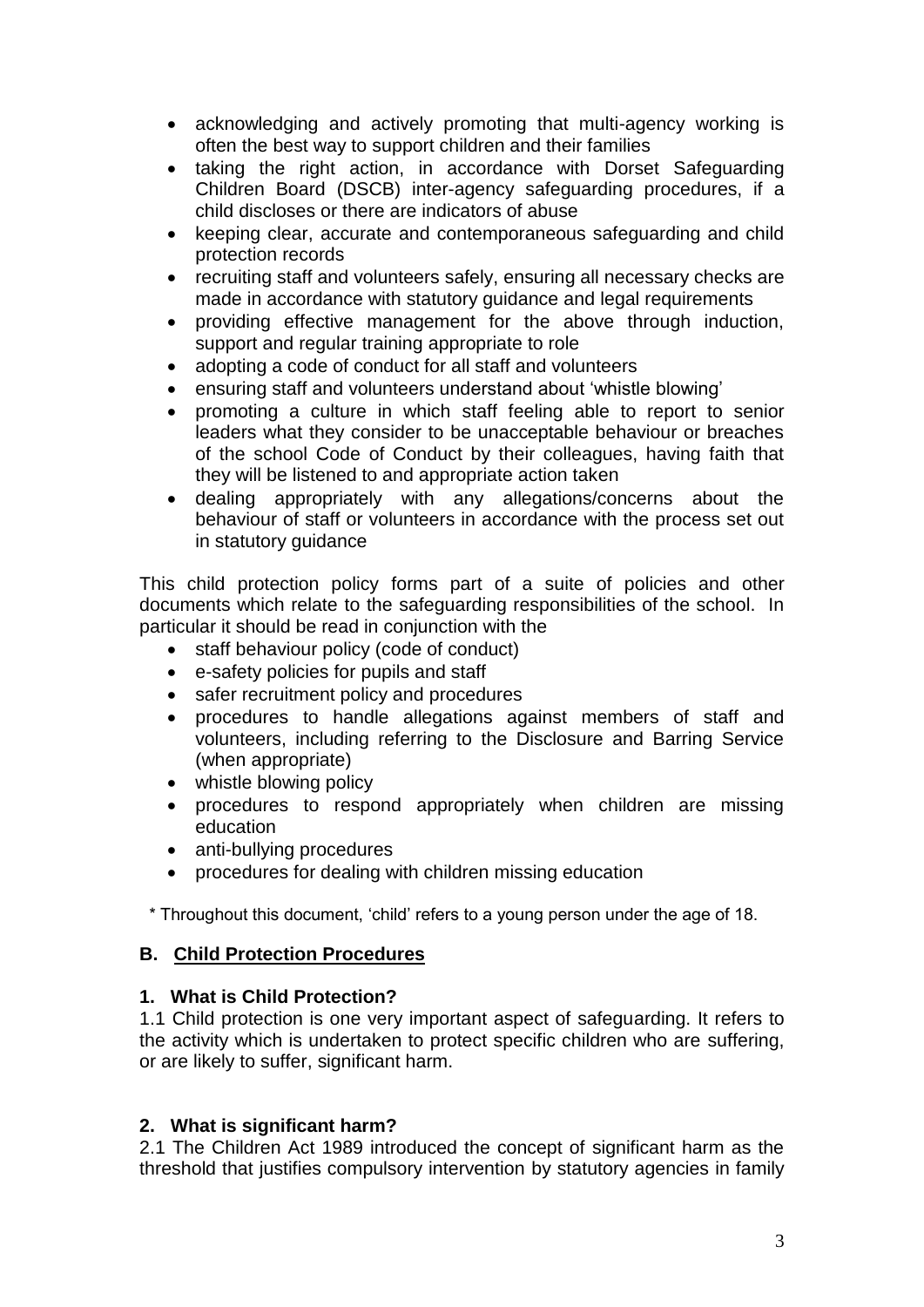life in the best interests of children. There are no absolute criteria on which to rely when judging what constitutes significant harm. Sometimes it might be a single traumatic event but more often it is a compilation of significant events which damage the child's physical and psychological development. Decisions about significant harm are complex and in each case require discussion with the statutory agencies: Children's Social Care and Police.

#### **3. Purpose of these procedures**

3.1 These procedures explain what action should be taken if there are concerns that a child is or might be suffering harm. A 'child' is a person under 18 years but the principles of these procedures apply also to vulnerable young adults over 18 years.

#### **4. Responsibilities and roles**

4.1 All adults in the school have a duty to safeguard and promote the welfare of children by taking appropriate action. This includes taking action where there are child protection concerns.

4.2 Governing bodies are accountable for ensuring their school has an effective child protection policy which should be reviewed annually and available publicly. The Dorset Safeguarding Children Board (DSCB) recommends that each governing body should nominate an individual member to work closely with the Designated Safeguarding Lead and to provide a link between the school and the governing body to monitor whether mandatory policies, procedures and training are in place and effective.

The Nominated Governor in this school is **Nick Musselwhite**

4.3 This school has a Designated Safeguarding Lead (DSL). This is the person with whom concerns about children should be discussed and reported. The school also has a Deputy Safeguarding Lead.

The Designated Safeguarding Lead in this school is **Laura Crossley**

The Deputy Safeguarding Lead is **Jayne Chubb**

4.4 In addition, the Dorset Family Support Teams (incorporating Children's Social Care and Early Intervention Services) can provide advice and guidance on safeguarding and child protection matters.

See Appendix 1 for contact details.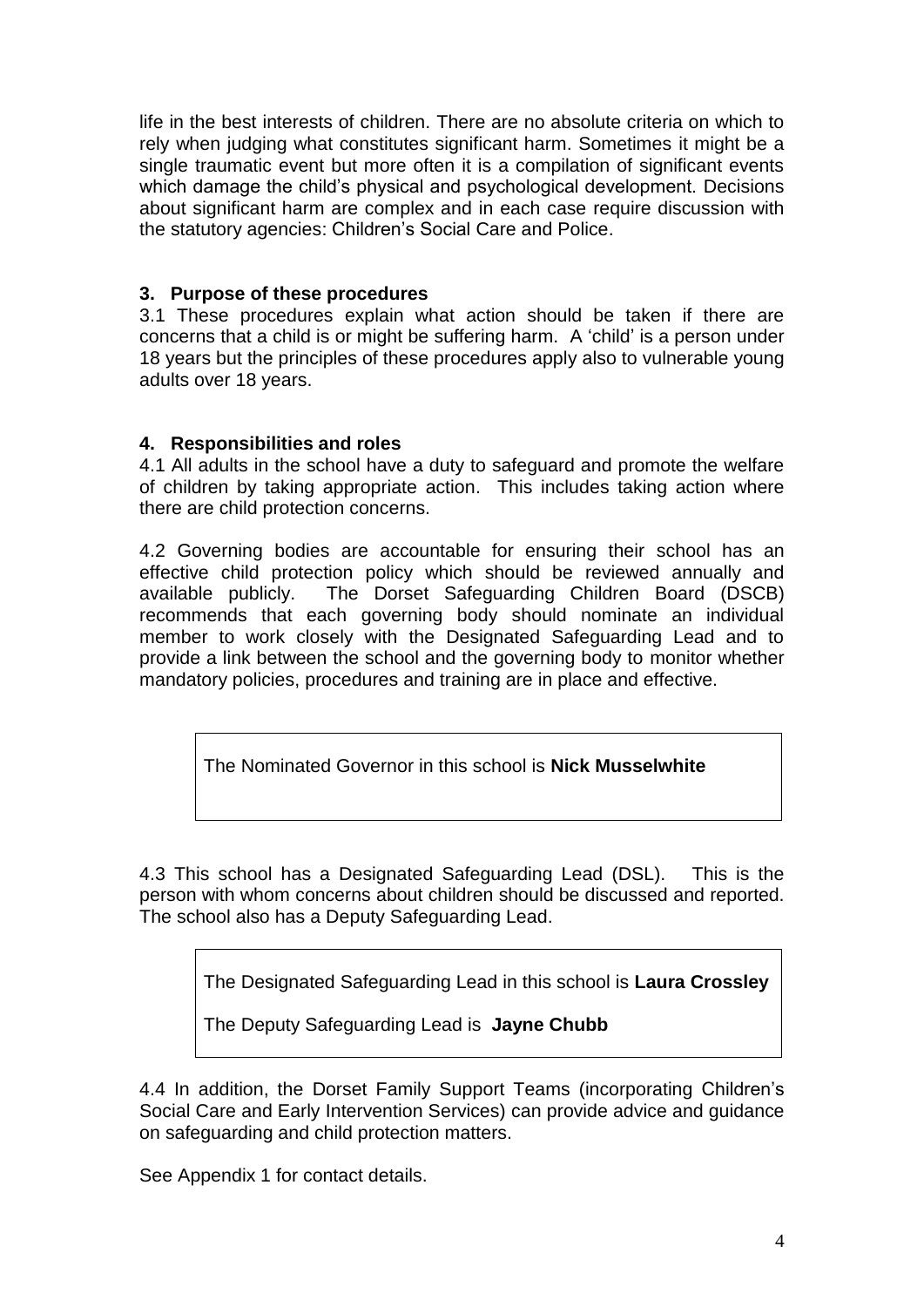4.5 All action is taken in line with the following guidance:

- DfE guidance (2014) Keeping Children Safe in Education
- Working Together to Safeguard Children (2013) published by HM Government
- Bournemouth, Dorset and Poole Inter-Agency Safeguarding Procedures & Guidance, accessed through the Dorset Safeguarding Children Board website [www.dorsetlscb.co.uk](http://www.dorsetlscb.co.uk/)
- What to do if you're worried a child is being abused Government **Guidance**

## **5. What is child abuse?**

5.1 It is generally accepted that there are four main forms of abuse. The following definitions are from Working Together to Safeguard Children (2013).

## i) **Physical abuse**

A form of abuse which may involve hitting, shaking, throwing, poisoning, burning or scalding, drowning, suffocating, or otherwise causing physical harm to a child. Physical harm may also be caused when a parent or carer fabricates the symptoms of, or deliberately induces, illness in a child.

#### ii) **Emotional abuse**

The persistent emotional maltreatment of a child such as to cause severe and persistent adverse effects on the child's emotional development. It may involve conveying to children that they are worthless or unloved, inadequate, or valued only insofar as they meet the needs of another person. It may include not giving the child opportunities to express their views, deliberately silencing them or 'making fun' of what they say or how they communicate. It may feature age or developmentally inappropriate expectations being imposed on children. These may include interactions that are beyond the child's developmental capability, as well as overprotection and limitation of exploration and learning, or preventing the child participating in normal social interaction. It may involve seeing or hearing the ill-treatment of another. It may involve serious bullying (including cyberbullying), causing children frequently to feel frightened or in danger, or the exploitation or corruption of children. Some level of emotional abuse is involved in all types of maltreatment of a child, though it may occur alone.

#### iii) **Sexual abuse**

Involves forcing or enticing a child or young person to take part in sexual activities, not necessarily involving a high level of violence, whether or not the child is aware of what is happening. The activities may involve physical contact, including assault by penetration (for example rape or oral sex) or nonpenetrative acts such as masturbation, kissing, rubbing and touching outside of clothing. They may also include non-contact activities such as involving children in looking at, or in the production of, sexual images, watching sexual activities, encouraging children to behave in sexually inappropriate ways, or grooming a child in preparation for abuse (including via the internet). Sexual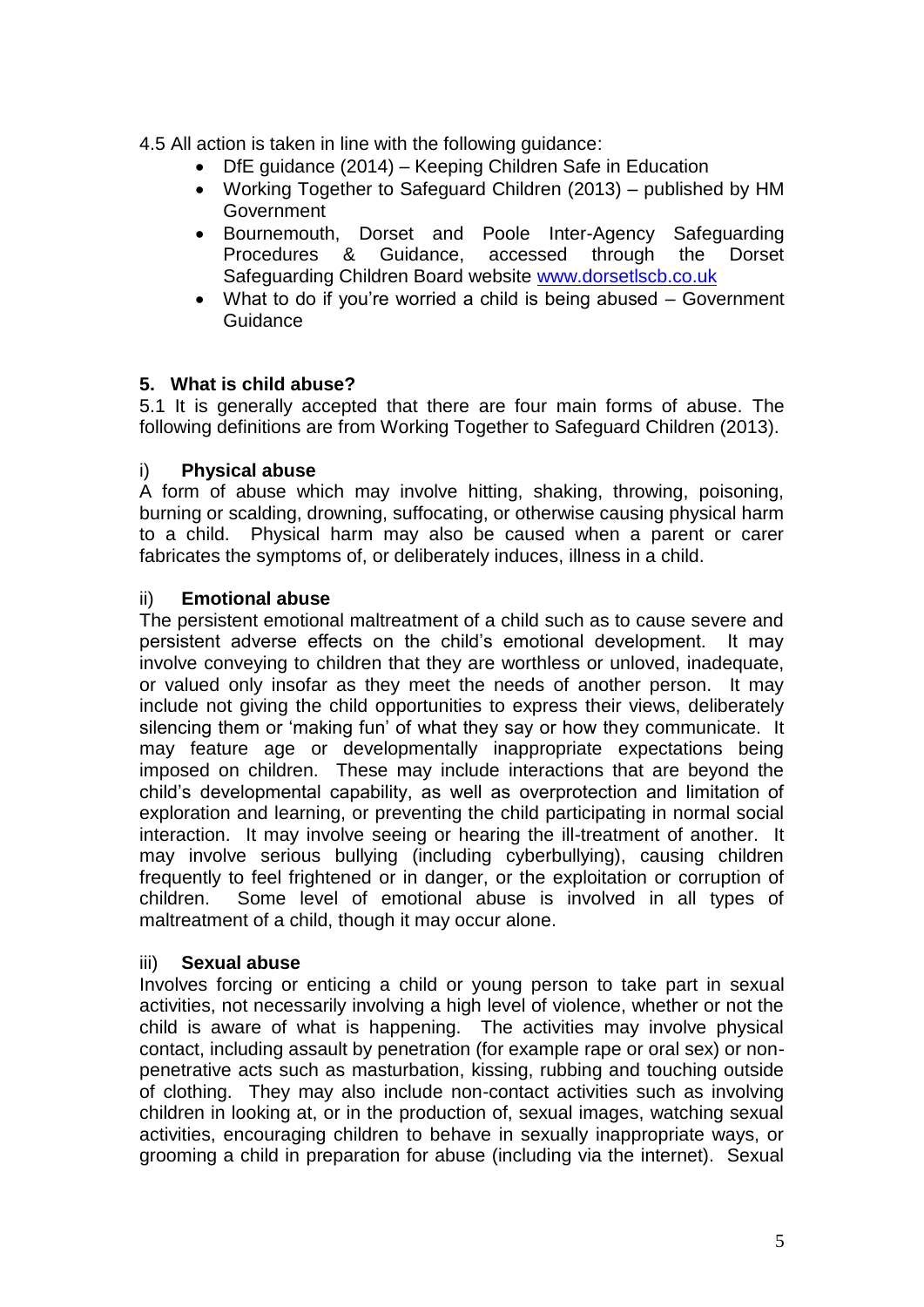abuse is not solely perpetrated by adult males. Women can also commit acts of sexual abuse, as can other children.

# iv) **Neglect**

The persistent failure to meet a child's basic physical and/or psychological needs, likely to result in the serious impairment of the child's health or development. Neglect may occur during pregnancy as a result of maternal substance use. Once a child is born, neglect may involve a parent or carer failing to:

- provide adequate food, clothing and shelter (including exclusion from home or abandonment);
- protect a child from physical and emotional harm or danger;
- ensure adequate supervision (including the use of inadequate caregivers); or
- ensure access to appropriate medical care or treatment.

It may also include neglect of, or unresponsiveness to, a child's basic emotional needs.

5.2 It is accepted that in all forms of abuse there are elements of emotional abuse, and that some children are subjected to more than one form of abuse at any one time.

## **6. Recognising child abuse – signs and symptoms**

6.1 Keeping Children Safe in Education (2014) is clear: 'All school and college staff members should be aware of the signs of abuse and neglect so that they are able to identify cases of children who may be in need of help or protection'.

6.2 Recognising child abuse is not always easy, and it is not the responsibility of school staff to decide whether or not child abuse has definitely taken place or if a child is at significant risk. They do, however, have a clear responsibility to act if they have a concern about a child's welfare or safety or if a child talks about (discloses) abuse. They should maintain an attitude of 'it could happen here'.

Appendix 2 details examples of possible indicators of each of the four kinds of abuse.

#### **7. Under-age sexual activity**

7.1 Penetrative sex where one of the partners is under the age of 16 is illegal, although prosecution of consenting partners of a similar age is not usual. DSLs will exercise professional judgement when deciding whether to refer to social workers.

7.2 However, where a child is under the age of 13 penetrative sex is classified as rape under the Sexual Offences Act 2003 so must be reported to social workers in every case.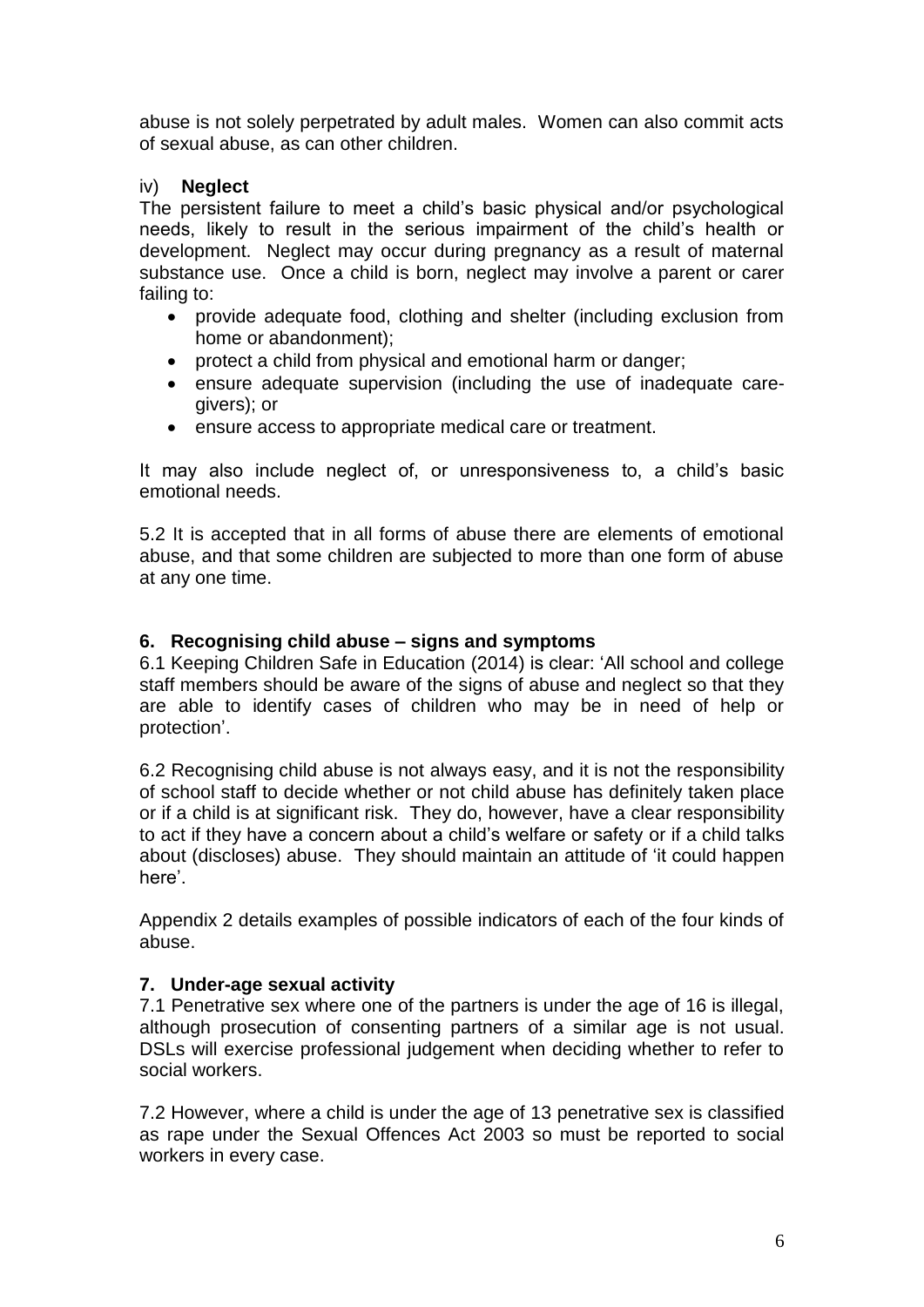7.3 The inter-agency safeguarding procedures, on the DSCB website, have more information about under-age sexual activity.

## **8. Allegations made by children about other children**

8.1 On occasion, children may be harmed by other pupils. The nature of the allegation or concern will determine whether staff should implement the school's anti-bullying procedures or whether a referral needs to be made to social workers.

8.2 These child protection procedures will be followed if a child or young person displays sexually harmful behaviour. This involves one or more children engaging in sexual discussions or acts that are *inappropriate for their age or stage of development*. It is also considered harmful if it involves coercion or threats of violence or one of the children is much older than the other.

8.3 The process for managing sexually harmful behaviour can be found in the inter-agency safeguarding procedures on the DSCB website. In brief, a multiagency meeting should be convened by Family Support (Social Care) following the referral and an action plan agreed.

8.4 A school risk assessment will be put in place, preferably by way of a meeting, which includes parents/carers and other professionals where they are involved.

#### **9. Child sexual exploitation**

9.1 This form of abuse involves exploitative situations, contexts and relationships where young people receive something (e.g. food, accommodation, drugs, alcohol, cigarettes, affection, gifts, money, mobile phones) as a result of their performing, and/or another or others performing on them, sexual acts. It can occur through the use of technology without the child's immediate recognition; e.g. being persuaded to post sexual images on the Internet/mobile phones without immediate payment or gain.

9.2 Any child or young person may be at risk of sexual exploitation, regardless of family background or other circumstances, and can experience significant harm to physical and mental health.

9.3 Due to the grooming methods used by abusers, it is common for young people not to recognise they are being abused and may feel they are 'in a relationship' and acting voluntarily.

9.4 Any concerns about child sexual exploitation will be discussed with the DSL. There is more detailed information and a 'risk matrix' in the inter-agency safeguarding procedures on the DSCB website.

#### **10. Forms of abuse linked to culture, faith or belief**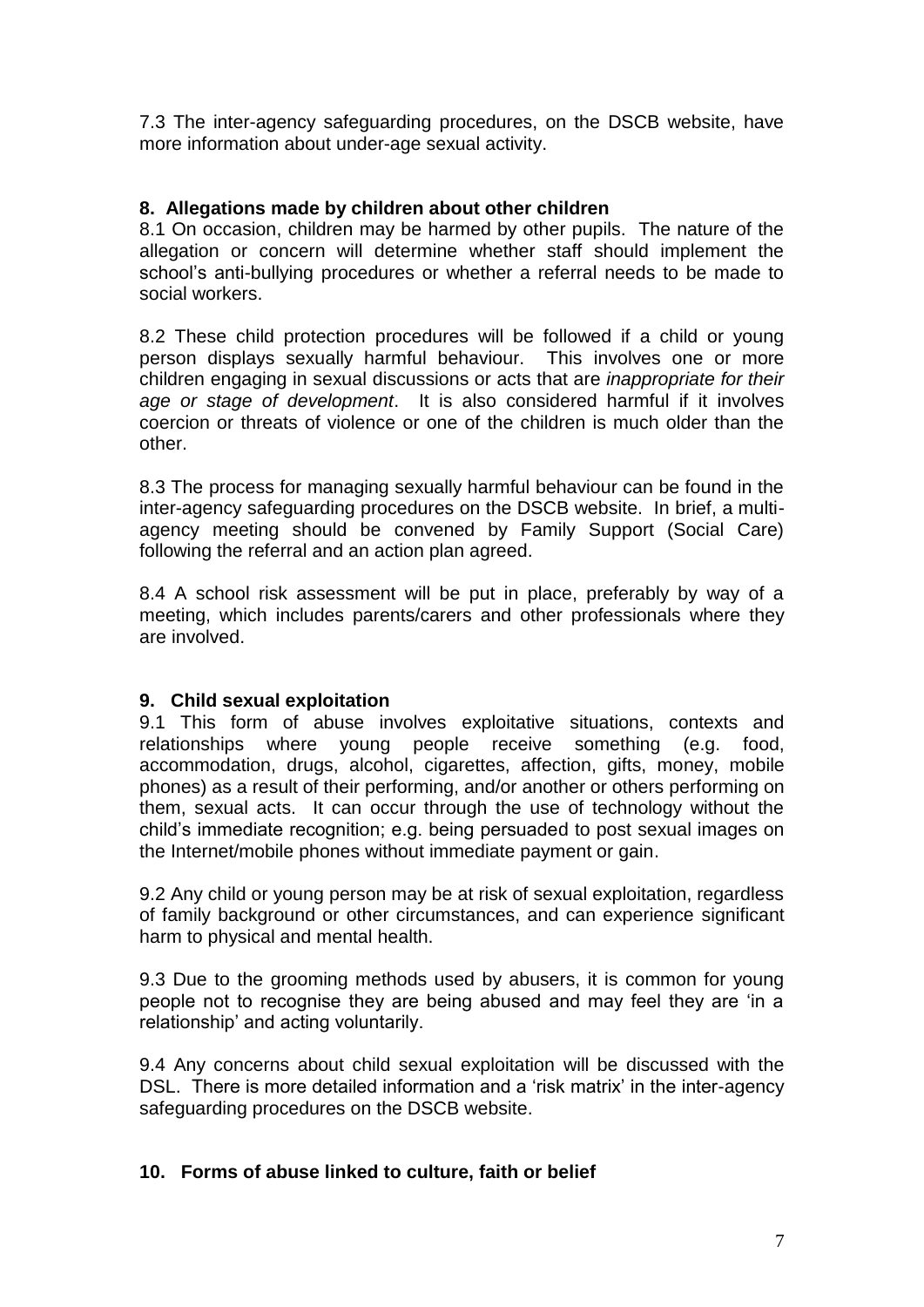**Female Genital Mutilation** is illegal and involves intentionally altering or injuring female genital organs for non-medical reasons. It can have serious implications for physical health and emotional well-being. Possible indicators include taking the girl out of school / country for a prolonged period or talk of a 'special procedure' or celebration.

**Forced Marriage** is also illegal and occurs where one or both people do not or, in cases of people with learning disabilities, cannot consent to the marriage and pressure or abuse is used. It is not the same as arranged marriage. Young people at risk of forced marriage might have their freedom unreasonably restricted or being 'monitored' by siblings. There might be a request for extended absence from school or might not return from a holiday abroad.

**So called 'honour-based' violence** is a crime or incident which has or may have been committed to protect or defend the honour of the family and/or community. It can exist in all communities and cultures and occurs when perpetrators perceive that a relative has shamed the family and/or community by breaking their honour code. Females are predominantly, but not exclusively, the victims and the violence is often committed with some degree of approval and/or collusion from family or community members.

It is important that staff in all schools are aware of all above forms of abuse and report concerns to the DSL who will seek further advice from statutory agencies.

More information is available in the inter-agency safeguarding procedures.

# **11. Responding to the child who discloses (talks about) abuse**

All staff and volunteers will:

- Listen carefully to what is said
- Avoid showing shock or disbelief
- Observe the child's demeanour
- Find an appropriate opportunity to explain that the information will need to be shared with others. They will not promise to keep the information confidential or a 'secret'
- Allow the child to continue at her/his own pace and do not interrupt if the child is freely recalling events. They will not stop him/her in order to find a 'witness' as this could inhibit the child from saying more
- Avoid asking questions or pressing for more information. Ask for clarification only. If questions are necessary they should be framed an open manner and not 'lead' the child in any way. Remember TED: Tell me…. Explain…. Describe…
- Reassure the child, if necessary, that s/he has done the right thing in telling
- Explain what will happen next and with whom the information will be shared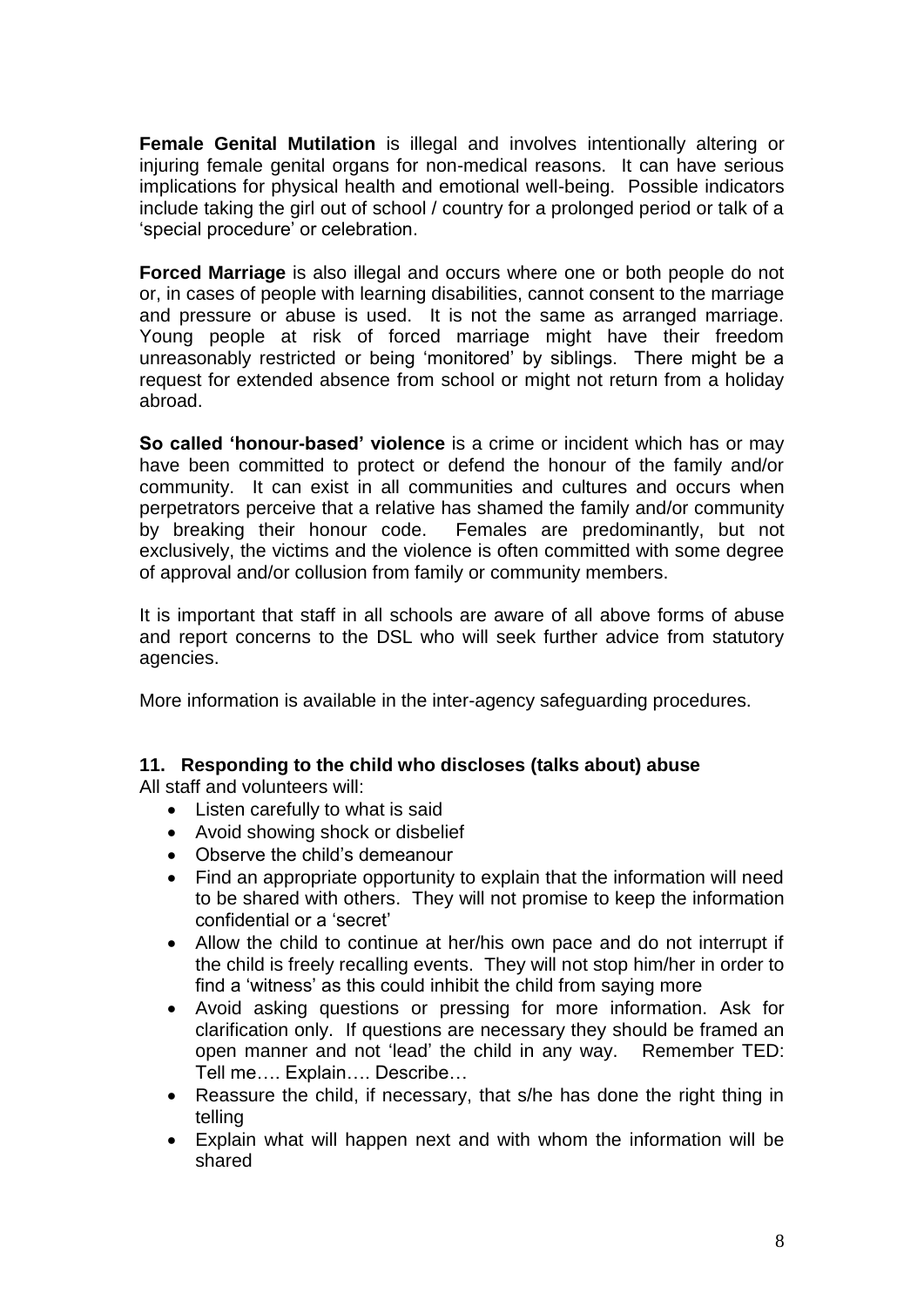• Not ask the child to repeat the disclosure to anyone else in school – including the DSL - or ask him/her or any other children who were present to write a written account or 'statement'

#### **12. Taking action**

12.1 Where physical injuries have been observed, these will be carefully noted but not photographed. The staff member will not ask to see injuries that are said to be on an intimate part of the child's body.

12.2 Any disclosure or indicators of abuse will be reported verbally to the DSL or Deputy as soon as possible or, where this is not possible and concerns are immediate, ensure a referral is made without delay to the Family Support (Social Care) team which covers the area in which the child and family live.

12.3 Where the child already has an allocated social worker, that person or a manager or duty worker in the same team will be contacted promptly.

12.4 If the child can understand the significance and consequences of making a referral to social workers, they will be asked for their views. It will be explained that whilst their view will be taken into account, the school has a responsibility to take whatever action is required to ensure the child's safety and that of other children.

12.5 A written record will be made (ideally on a standard school 'concern' form) of what was said, including the child's own words, as soon as possible.

12.6 The DSL will decide whether to contact parents at this stage, judging whether do so is likely to place the child at risk of harm from their actions or reactions - for example in circumstances where there are concerns that a serious crime such as sexual abuse, domestic violence or induced illness has taken place. If in any doubt, the DSL or staff member will call the duty worker first and agree with him/her when parents/carers should be contacted and by whom. The reason for the decision not to contact parents first will be recorded in the child's school child protection file.

12.7 A child protection referral from a professional cannot be treated as anonymous.

12.8 Where there is no disclosure by a child but concerns are accumulating, such as in relation to neglect or emotional abuse, the DSL will ensure that all information is brought together and that s/he makes a professional judgement about whether to refer to outside agencies.

12.9 A member of staff who reports concerns to the DSL should expect some feedback, although confidentiality might mean in some cases that this is not detailed. If the member of staff is not happy with the outcome s/he can press for reconsideration and if following this, s/he still believes the correct action has not been taken, can refer the concerns directly to social workers.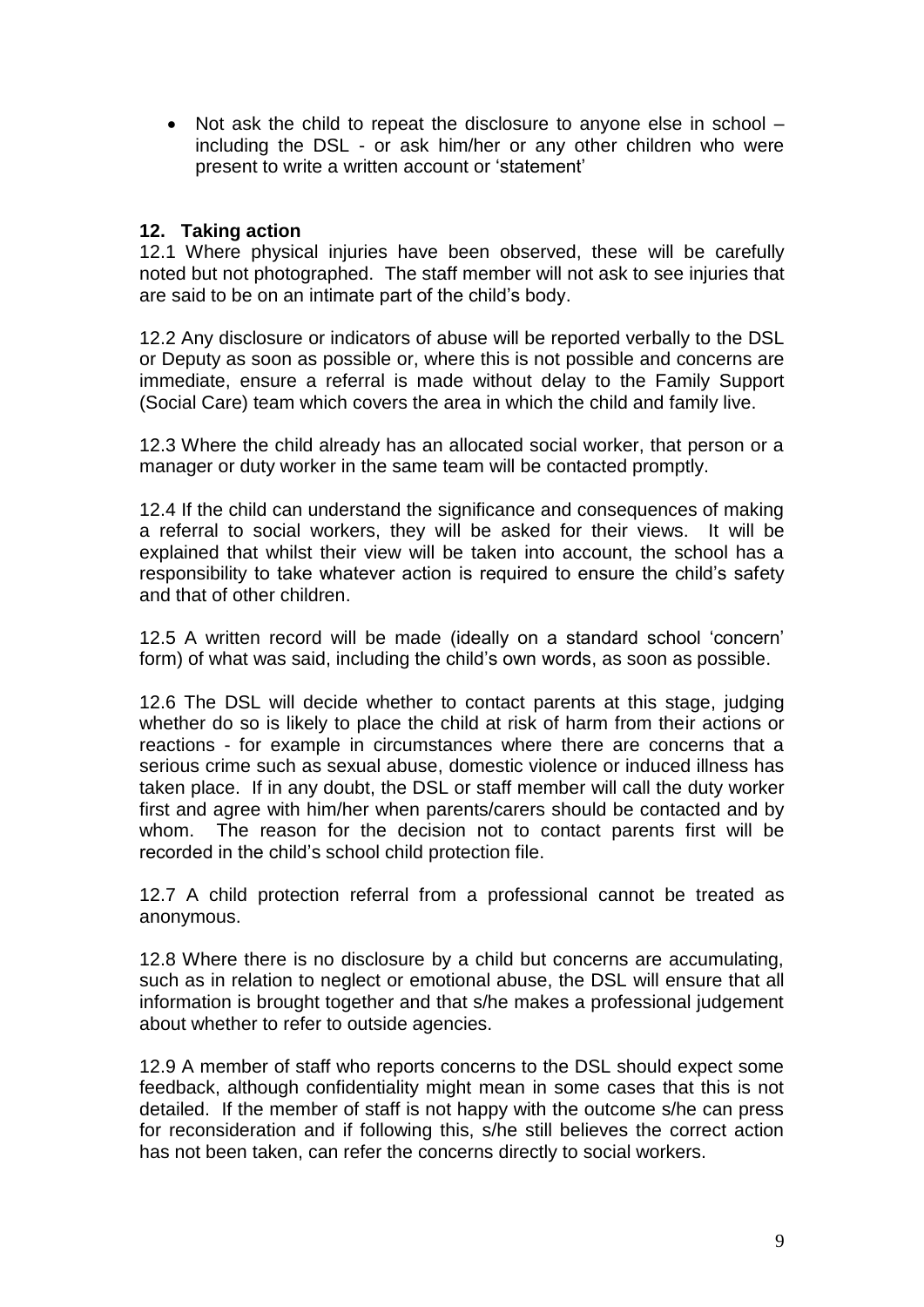# **13. Responding to concerns reported by parents or others in the community**

13.1 Occasionally parents or other people in the local community tell school staff about an incident in or accumulation of concerns they have about the family life of a child who is also a pupil at the school.

13.2 If the incident or concern relates to *child protection*, the information cannot be ignored, even if there are suspicions about the motives for making the report. Members of staff will therefore pass the information to the DSL in the usual way.

13.3 It is preferable if the parent / community member who witnessed or knows about the concerns or incident makes a call to Family Support (Social Care) themselves as they will be better able to answer any questions. They can ask for their name not to be divulged if a visit is made to the family. The DSL will advise accordingly and later confirm that this referral has been made.

13.4 If the parent / community member refuses to make the referral, the DSL will clarify that s/he has a responsibility to do so and will also need to pass on to social workers how s/he is aware of the information.

13.5 This process also applies to parents / community members who are also school staff. As professionals who work with children they cannot be anonymous when making the referral but can ask for the situation to be managed sensitively and, if necessary, for their identity to be withheld from the family if it will cause difficulties in their private life.

#### **14. Remember**

14.1 Any suspicion or concern that a child or young person may be suffering or at risk of suffering significant harm, MUST be acted on. Doing nothing is not an option. Any suspicion or concerns will be reported without delay to the DSL or Deputy. If they are not available the staff member will discuss their concerns as soon as possible with either

- another senior member of staff or
- the duty worker in the Family Support (Social Care) Team responsible for the area where the child lives

Anyone can make a referral to Social Care, not just the DSLs.

14.2 It is important that everyone in the school is aware that the person who first encounters a case of alleged or suspected abuse is not responsible for making a judgement about whether or not abuse has occurred and should not conduct an 'investigation' to establish whether the child is telling the truth. That is a task for social workers and the Police following a referral to them of concern about a child. The role of school staff is to act promptly on the information received.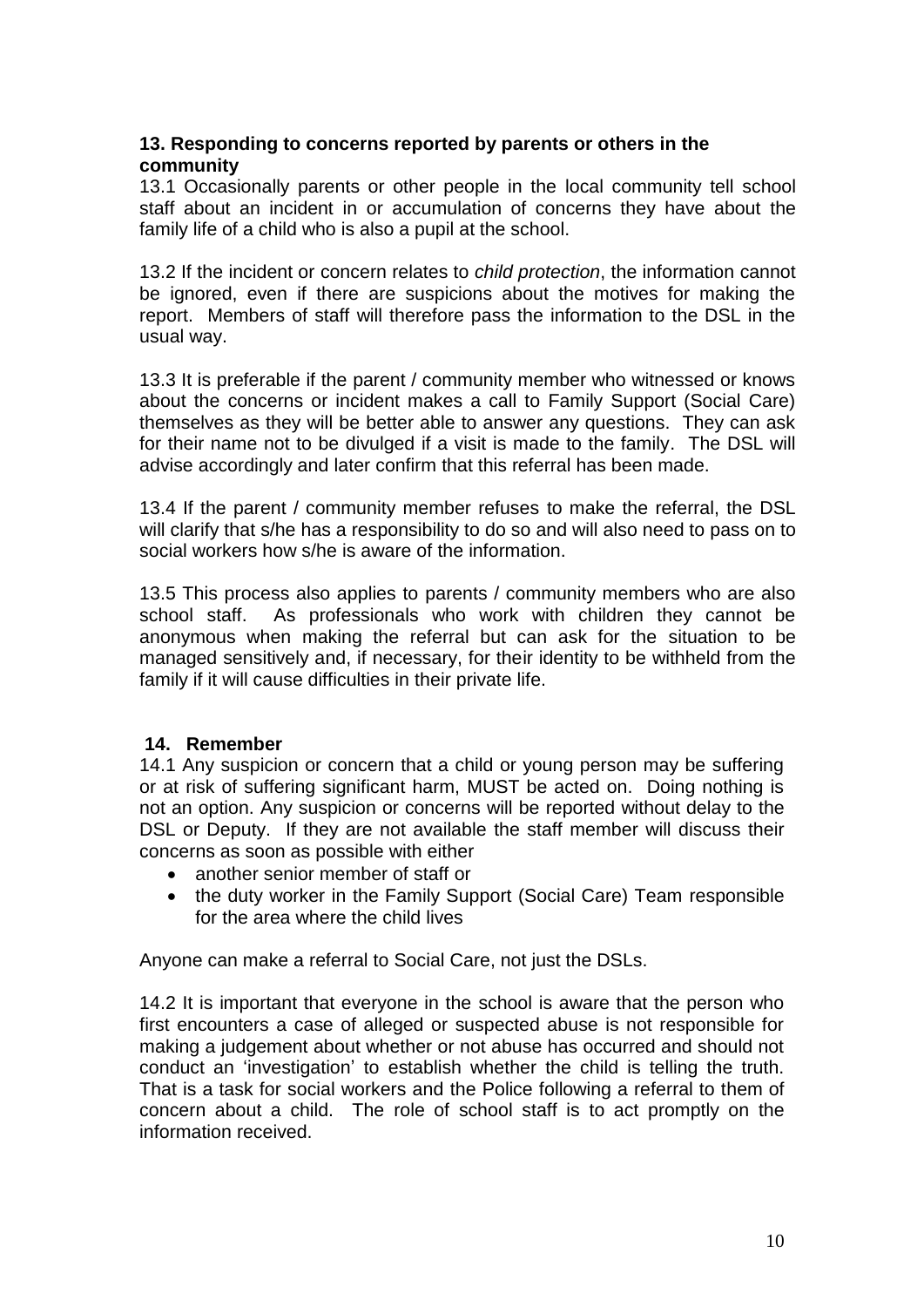14.3 This applies regardless of the alleged 'perpetrator': whether the child talks about a family member or someone outside school, a member of staff or another child/pupil.

14.4 A careful record will be made of what has been seen/heard that has led to the concerns and the date, time, location and people who were present. As far as possible, staff should record verbatim what was said and by whom.

14.5 The DSL will keep a record of the conversation with the duty worker and other social workers, noting what actions will be taken and by whom, giving the date and time of the referral. The referral will be confirmed in writing on the inter-agency referral form (available on the DSCB website) as soon as possible and at least within 48 hours. Any pre-existing assessments such as through the Common Assessment Framework should be attached.

# **See Appendix 3 below for detailed record keeping guidance**.

## **15. Response from Children's Services Family Support (Social Care) to a school referral**

#### • Referral

Once a referral is received by the relevant team, a manager will decide on the next course of action within one working day. When there is concern that a child is suffering, or likely to suffer significant harm, this will be decided more quickly and a strategy discussion held with the Police and Health professionals (section 47 Children Act 1989).

The Designated Safeguarding Lead should be told within three working days of the outcome of the referral. If this does not happen s/he will contact the duty worker again. If s/he disagrees with the decisions made by social workers or the outcome of the referral, the matter can be raised under the escalation policy (available on the DSCB website).

#### Assessment

All assessments should be planned and co-ordinated by qualified social worker. They should be holistic, involving other professionals, parents/carers and the children themselves as far as practicable. Assessments should show analysis, be focused on outcomes and usually take no longer than 45 working days. School staff have a responsibility to contribute to the assessment.

• S47 Enquiries (regarding significant harm) The process of the investigation is determined by the needs of the case, but the child/young person will always be seen as part of that process. On occasions, this will mean the child/young person is jointly interviewed by the Police and social workers, sometimes at a special suite where a video-recording of the interview is made.

#### The Child Protection Conference If, following the s47 enquiries, the concerns are substantiated and the child is judged to be at risk of significant harm, a Child Protection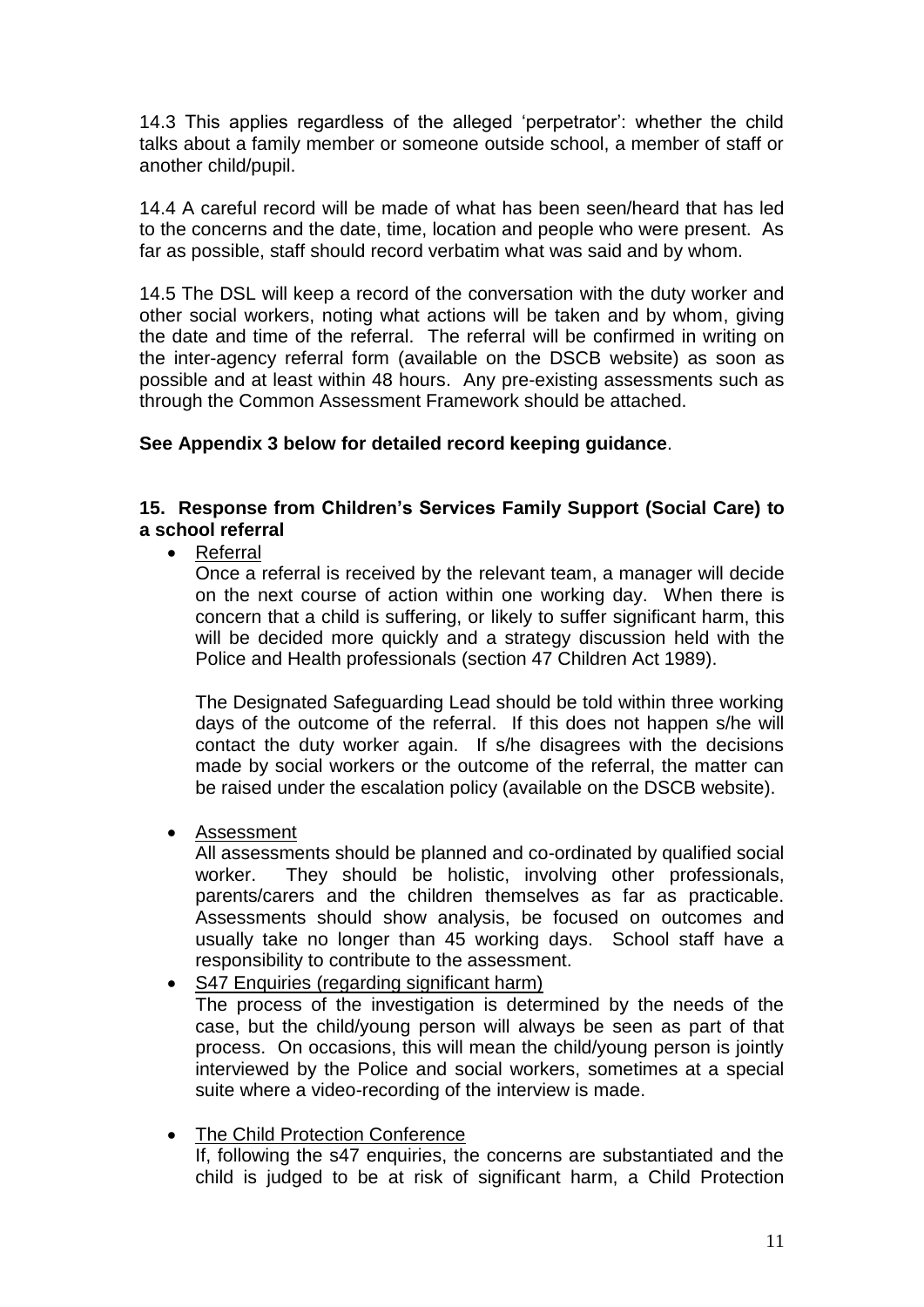Conference (CPC) will normally be convened. The CPC must be held within 15 days of the first strategy discussion and school staff will be invited to attend - normally the Headteacher or DSL. This person will produce a written report in the correct format (a pro forma is available on the DSCB website). This will be shared with the child/young person and his/her family before the conference is held. A copy will also be sent to the person chairing the initial CPC at least 24 hours in advance.

More information is in the inter-agency safeguarding procedures ('Child Protection Conferences') on the DSCB website.

#### **16. Responding to allegations or concerns about staff or volunteers**

16.1 Rigorous recruitment and selection procedures and adhering to the school's code of conduct and safer practice guidance will hopefully mean that there are relatively few allegations against or concerns about staff or volunteers. However, if a member of staff has any reason to believe that another adult in school has acted inappropriately or abused a child or young person, they will take action by reporting to the Headteacher/Principal. Even though it may seem difficult to believe that a colleague may be unsuitable to work with children, the risk is far too serious for any member of staff to dismiss such a suspicion without taking action.

16.2 If the allegation/concern is about the Headteacher/Principal, it will be discussed with the Chair of Governors or the Local Authority Designated Officer (LADO) in the Safeguarding and Standards Team. See Appendix 1 below for contact numbers.

16.3 In all cases of allegations against staff or volunteers, the Headteacher/Principal and Chair of Governors, must follow the correct procedures as set out in the separate school policy. This must comply with Part Four of 'Keeping Children Safe in Education'.

#### **17. Children who are disabled**

17.1 Research shows that children who are disabled are especially vulnerable to abuse and adults who work with them need to take extra care when interpreting apparent signs of abuse or neglect.

17.2 These child protection procedures will be followed if a child who is disabled discloses abuse or there are indicators of abuse or neglect. There are no different or separate procedures for children who are disabled.

17.3 Staff responsible for intimate care of children will undertake their duties in a professional manner at all times and in accordance with the school's intimate care policy.

#### **18. Safer Working Practice**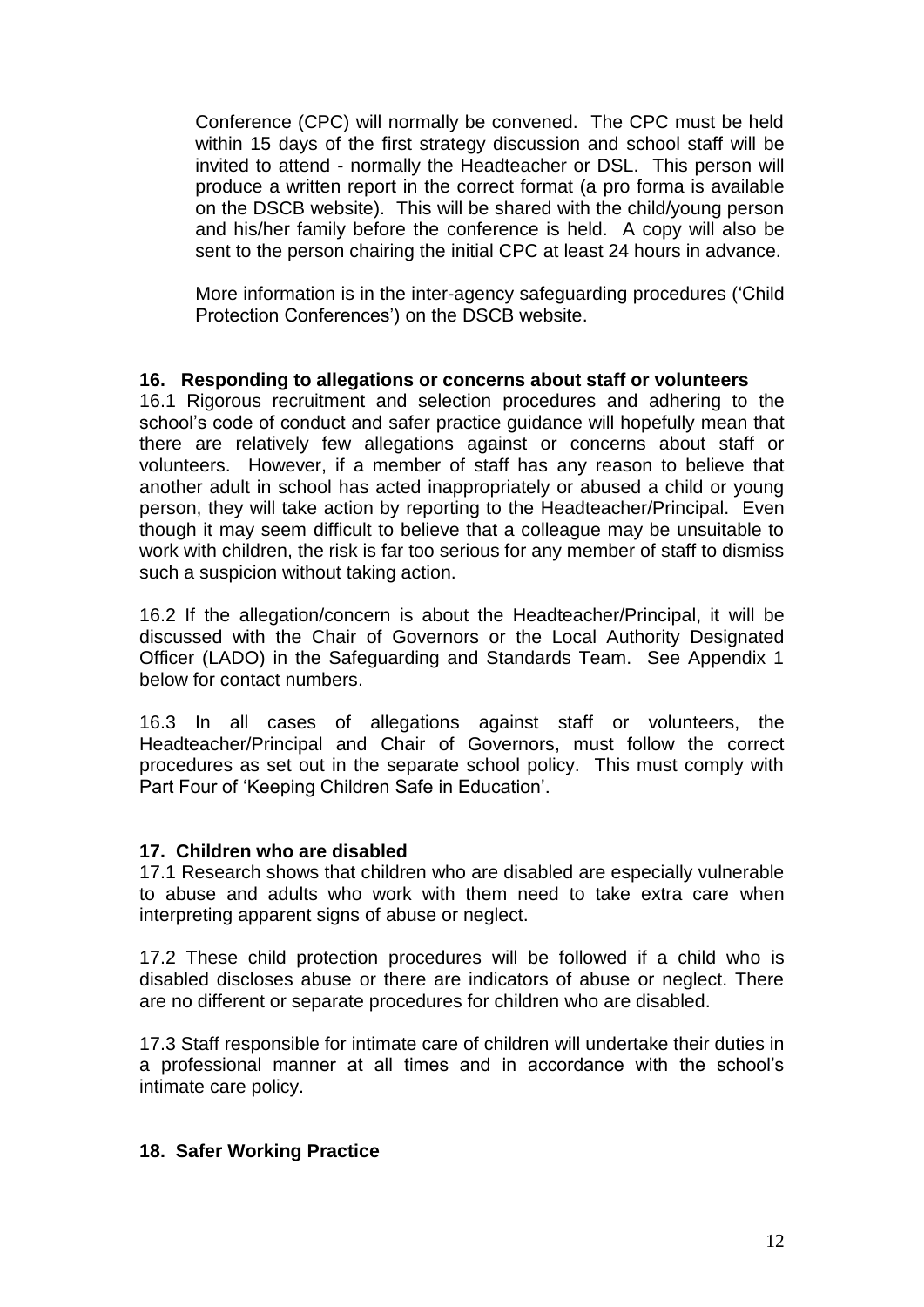18.1 All adults who come into contact with children at this school will behave at all times in a professional manner which secures the best outcomes for children and also prevents allegations being made. Advice on safer working practice can be found in the school's Code of Conduct.

#### **19. Training**

19.1 Child protection will be part of induction for all staff and volunteers new to the school; they will also be given a copy of the Code of Conduct and details about the DSLs.

19.2 This will be followed up by basic child protection training that equips individuals to recognise and respond appropriately to concerns about pupils. The depth and detail of the training will vary according to the nature of the role and the extent of involvement with children.

19.3 Staff who do not have designated responsibility for safeguarding and child protection, including the Headteacher/Principal and qualified teachers, will undertake suitable refresher training at appropriate intervals. The DSCB recommends this is at least every three years.

19.4 When DSLs and Deputies take up the role they will book onto enhanced (Level 3) training – provided through the DSCB multi-agency course. They must be updated at 2 yearly intervals after that.

19.5 Designated Teachers for Looked After Children (mandatory for maintained schools and best practice in others) will undertake appropriate training. In Dorset this is provided by the Virtual School for Children in Care.

See Appendix 1 for contact details.

19.6 It is recommended by the DSCB that all governors attend training, briefings or other input which equips them to understand fully and comply with their safeguarding duties as set out in 'Keeping Children safe in Education'.

#### **20. Information for parents and carers**

20.1 At this school we are committed to keeping our pupils safe. Our first priority is your child's welfare and we will usually discuss with you any concerns we have about your child. There might be rare occasions, however, when we have to provide information to or consult other agencies such as Children's Services Social Care before we contact you. This will include situations where we judge that to tell you first will or might put your child at risk of significant harm.

20.2 Our responsibilities are set out in this policy. It reflects statutory guidance and the Inter-Agency Safeguarding Procedures, which can be found on the Dorset Safeguarding Children Board website.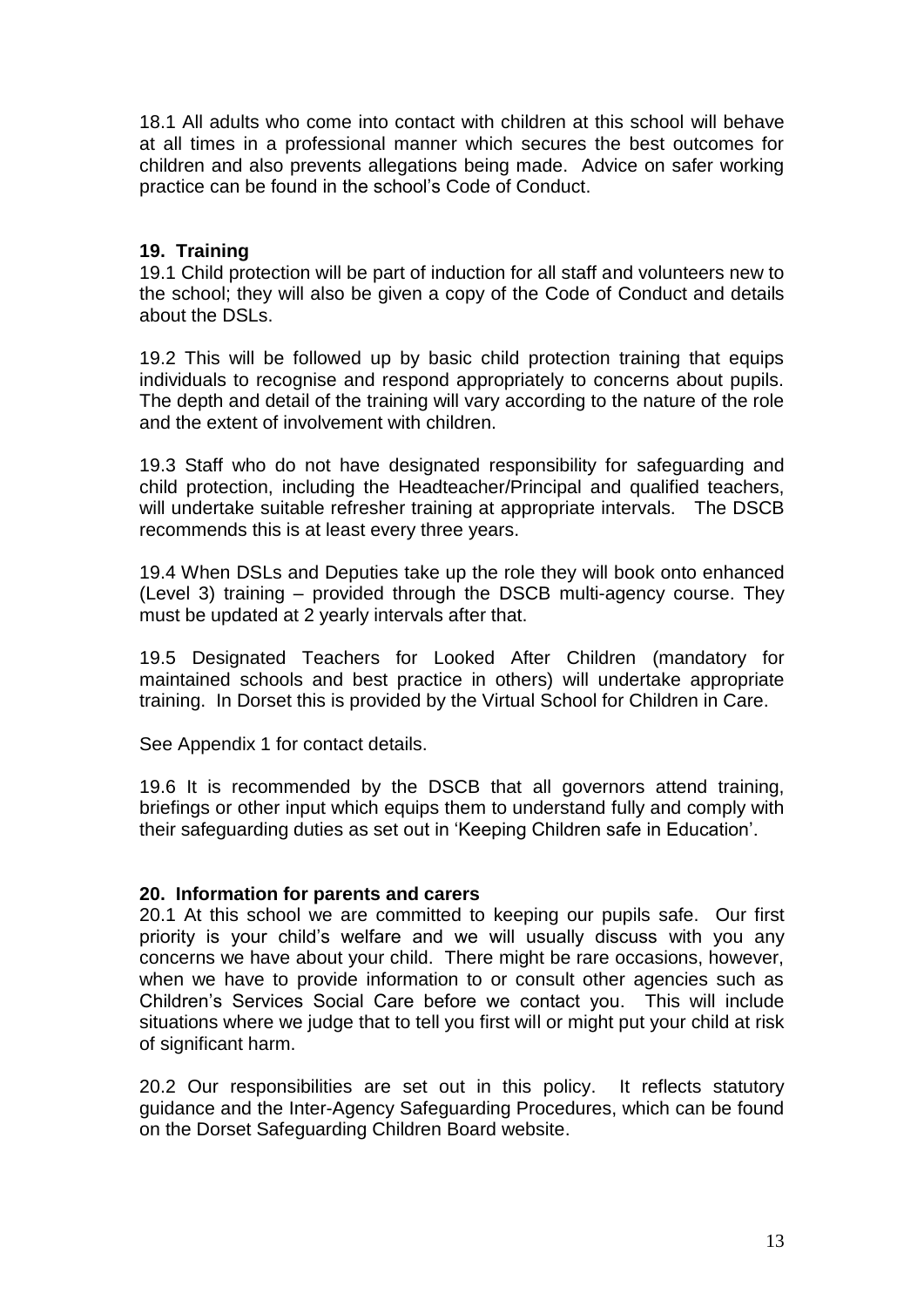20.3 If you have any questions about this please speak to the Designated Safeguarding Lead: **Laura Crossley**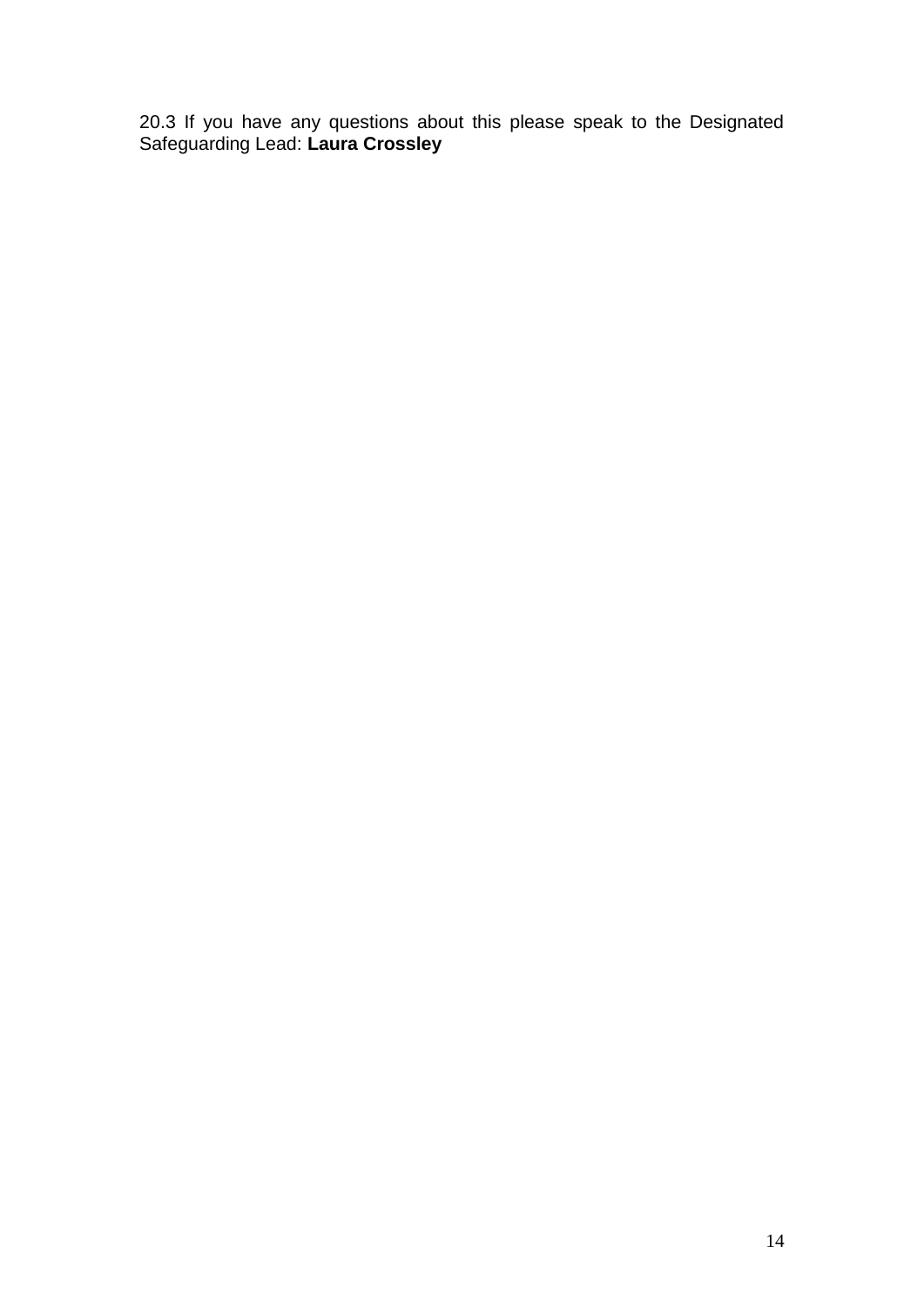# **C. Child Protection Summary for all Temporary Staff St Ives First School**

As an adult working in this school you have a duty of care towards all pupils. This means you must act at all times in a way that is consistent with their safety and welfare.

You must follow the principles of safer working practice, which includes use of technology – on no account should you take images of pupils on personal equipment, including your mobile 'phone.

If the behaviour of another adult in the school gives rise to concern you must report it to the Headteacher.

If you have a concern about a child, particularly if you think s/he may be suffering or at risk of suffering harm, it is your responsibility to share the information promptly with the Designated Safeguarding Lead (DSL) or the Deputy/ies who are **Laura Crossley and Jayne Chubb.**

The following is not an exhaustive list but you might become concerned as a result of:

- seeing a physical injury which you believe to be non-accidental
- observing something in the appearance of a pupil which leads you to think his/her needs are being neglected
- a pupil telling you that s/he has been subjected to some form of abuse

In any of these circumstances you must write down what you observed or heard, date and sign the account and give it to the DSL or Deputy.

If a pupil talks to you about (discloses) sexual or physical abuse you:

- listen carefully without interruption, particularly if s/he is freely recalling significant events
- only ask sufficient questions to clarify what you have heard. You might not need to ask anything but, if you do, you must not 'lead' the pupil in any way so should only ask 'open' questions
- make it clear you are obliged to pass the information on, but only to those who need to know
- tell the DSL or Deputy without delay
- write an account of the disclosure as soon as you are able (definitely the same day), date and sign it and give it to the DSL.

Do not ask the pupil to repeat the disclosure to anyone else in school, ask him/her or any other pupil to write a 'statement', or inform parents. You are not expected to make a judgement about whether the child is telling the truth.

**Remember** – share any concerns, don't keep them to yourself.

This school has a child protection policy and a staff code of conduct - available from the DSL if you would like to read them.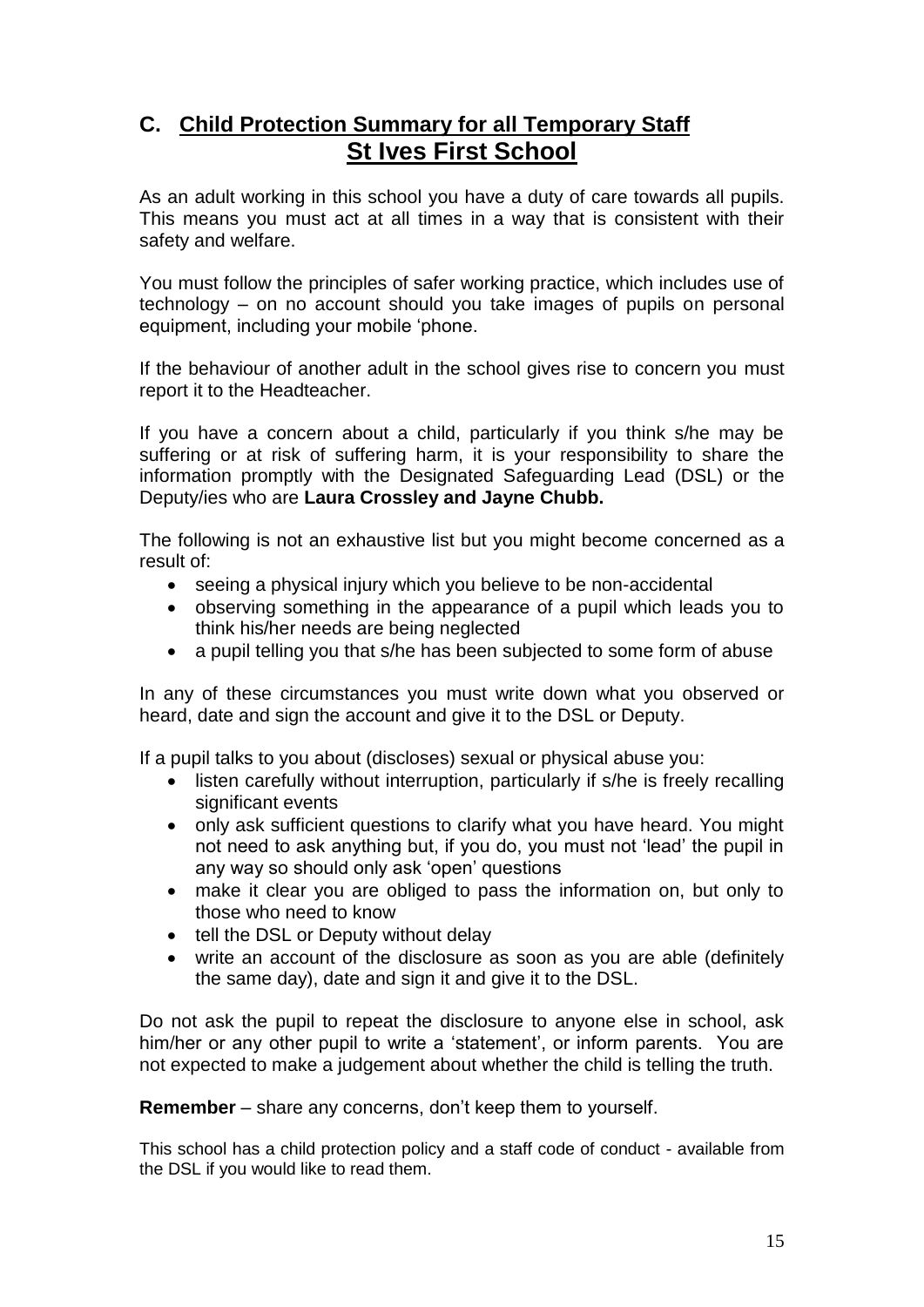*Intentional blank page – so that the summary sheet can be printed separately*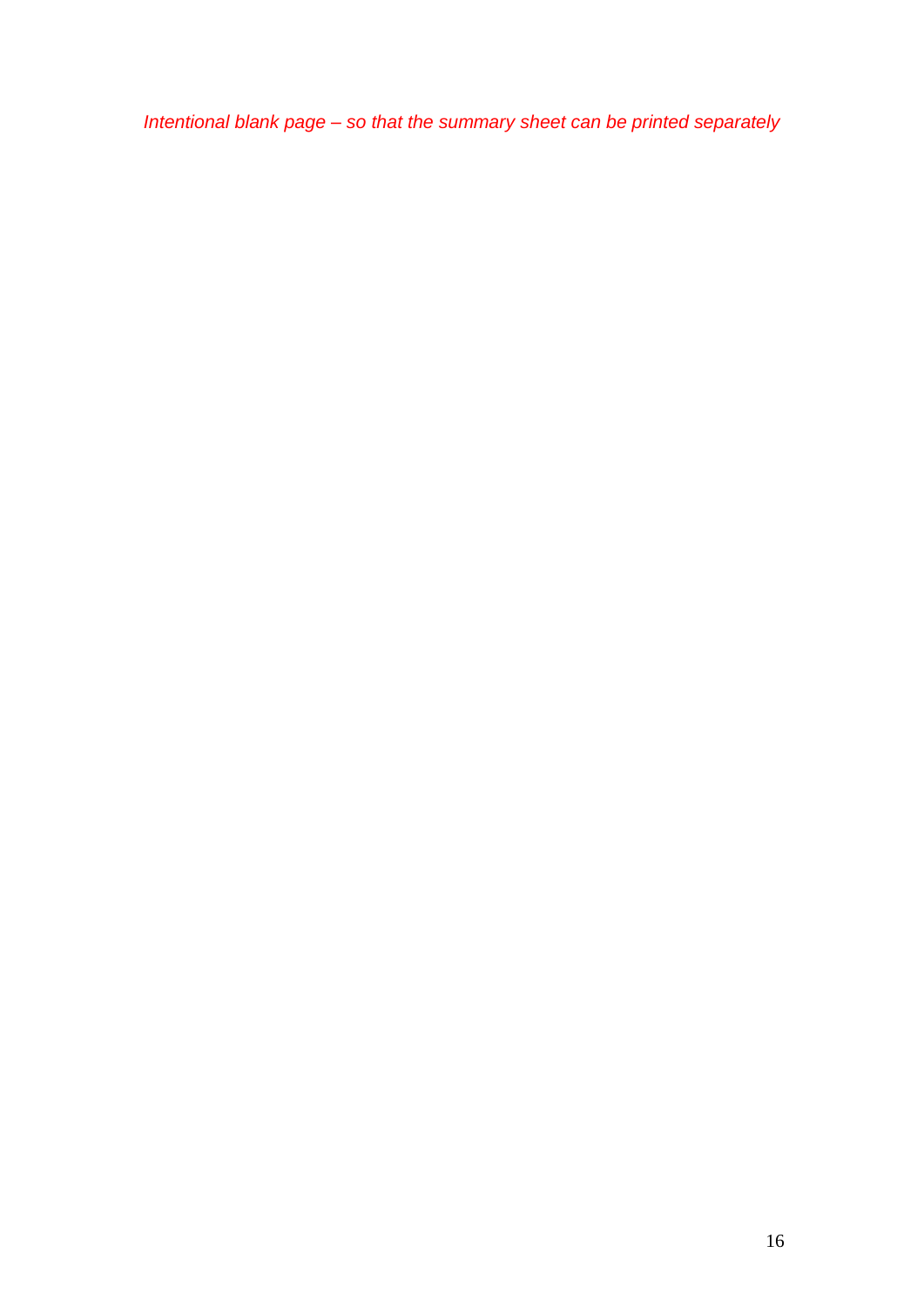# **Useful Contacts**

#### **1) Dorset Children's Services Family Support Teams (incorporating Children's Social Care and Early Intervention Services)**

When making new referrals ask for the Child Care Duty Officer for the area in which the pupil lives:

- Bridport 01308 422234
- Christchurch 01202 474106
- Dorchester 01305 221450
- Ferndown 01202 877445
- Purbeck 01929 553456
- Sturminster Newton 01258 472652
- Weymouth & Portland 01305 760139

#### **2) Out of Hours Service**

 $-01202657279$ 

#### **3) Dorset Safeguarding and Standards Team**

 $\bullet$  01305 221122

The team comprises Children's Services managers and advisors including:

- The Education Safeguarding Standards Advisor who offers advice and support to Headteachers and Designated Safeguarding Leads in relation to safeguarding and child protection issues
- The Local Authority Designated Officer (LADO) to whom allegations against adults who work with children in education establishments must be reported

#### **4) Dorset Virtual School for children who are in care/ Looked After**

• 01305 228309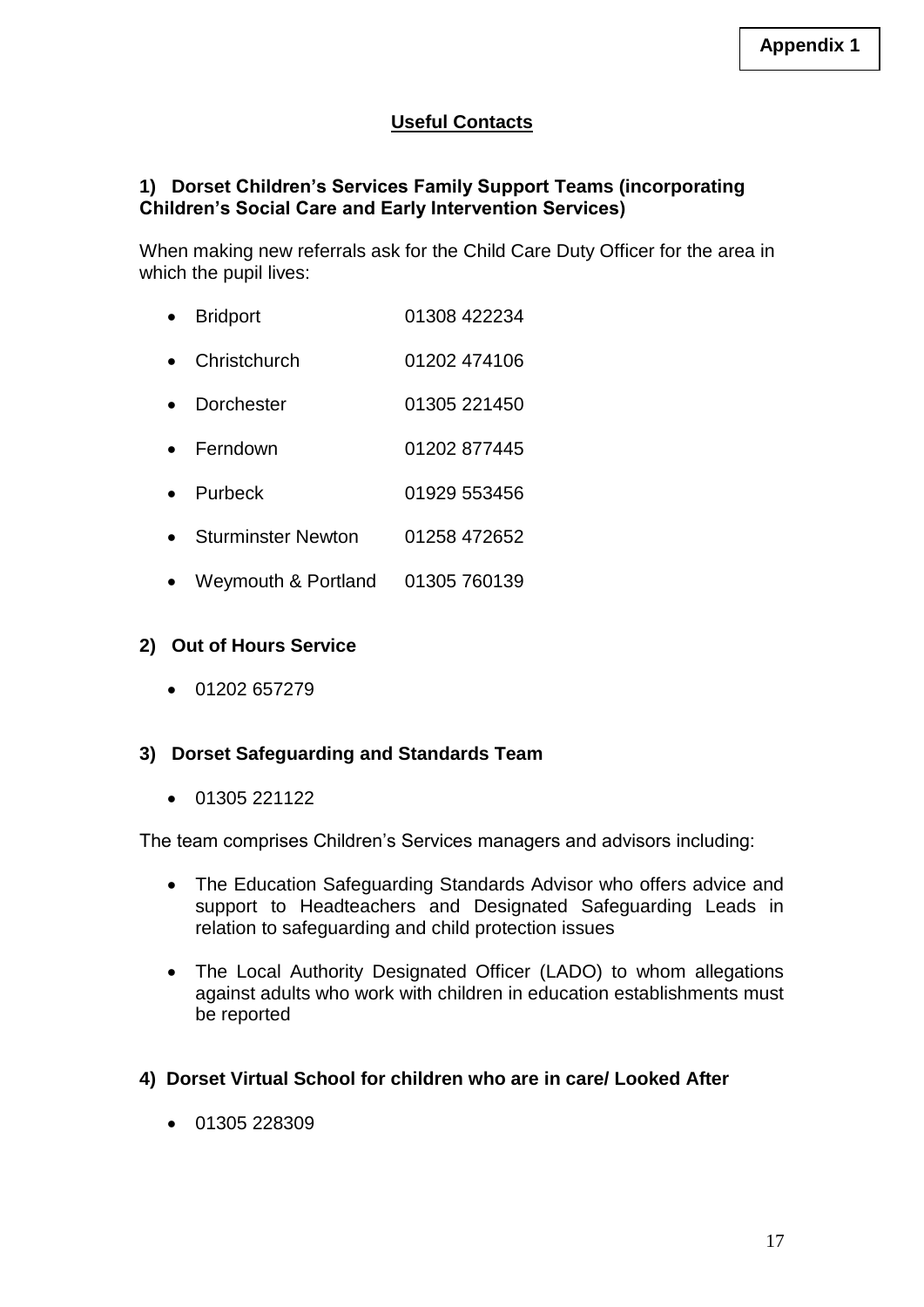# **Possible Indicators of Abuse**

The following information is not designed to turn school staff into experts but it will help them to be more alert to the signs of possible abuse. The examples below are not meant to form an exhaustive list; Designated Safeguarding Leads and other staff will find it helpful to refer to the inter-agency safeguarding procedures on the Dorset Safeguarding Children Board website for more detailed information.

## **i) Physical Abuse**

Most children will collect cuts and bruises in their daily lives. These are likely to be in places where there are bony parts of the body, like elbows, knees and shins. Some children, however, will have bruising which is less likely to have been caused accidentally. An important indicator of physical abuse is where bruises or injuries are unexplained or the explanation does not fit the injury or there are differing explanations. A delay in seeking medical treatment for a child when it is obviously necessary is also a cause for concern. Bruising may be more or less noticeable on children with different skin tones or from different ethnic groups and specialist advice may need to be taken.

Patterns of bruising that are suggestive of physical child abuse can include:

- bruising in children who are not independently mobile
- bruises that are seen away from bony prominences
- bruises to the face, back, stomach, arms, buttocks, ears and hands
- multiple bruises in clusters
- multiple bruises of uniform shape
- bruises that carry the imprint of an implement used, hand marks, fingertips or a belt buckle

Although bruising is the commonest injury in physical abuse, fatal nonaccidental head injury and non-accidental fractures can occur without bruising. Any child who has unexplained signs of pain or illness must be seen promptly by a doctor.

Other physical signs of abuse can include:

- cigarette burns
- adult bite marks
- broken bones
- scalds

Changes in behaviour which can also indicate physical abuse:

- fear of parents being approached for an explanation
- aggressive behaviour or severe temper outbursts
- flinching when approached or touched
- reluctance to get changed, for example wearing long sleeves in hot weather
- missing school
- running away from home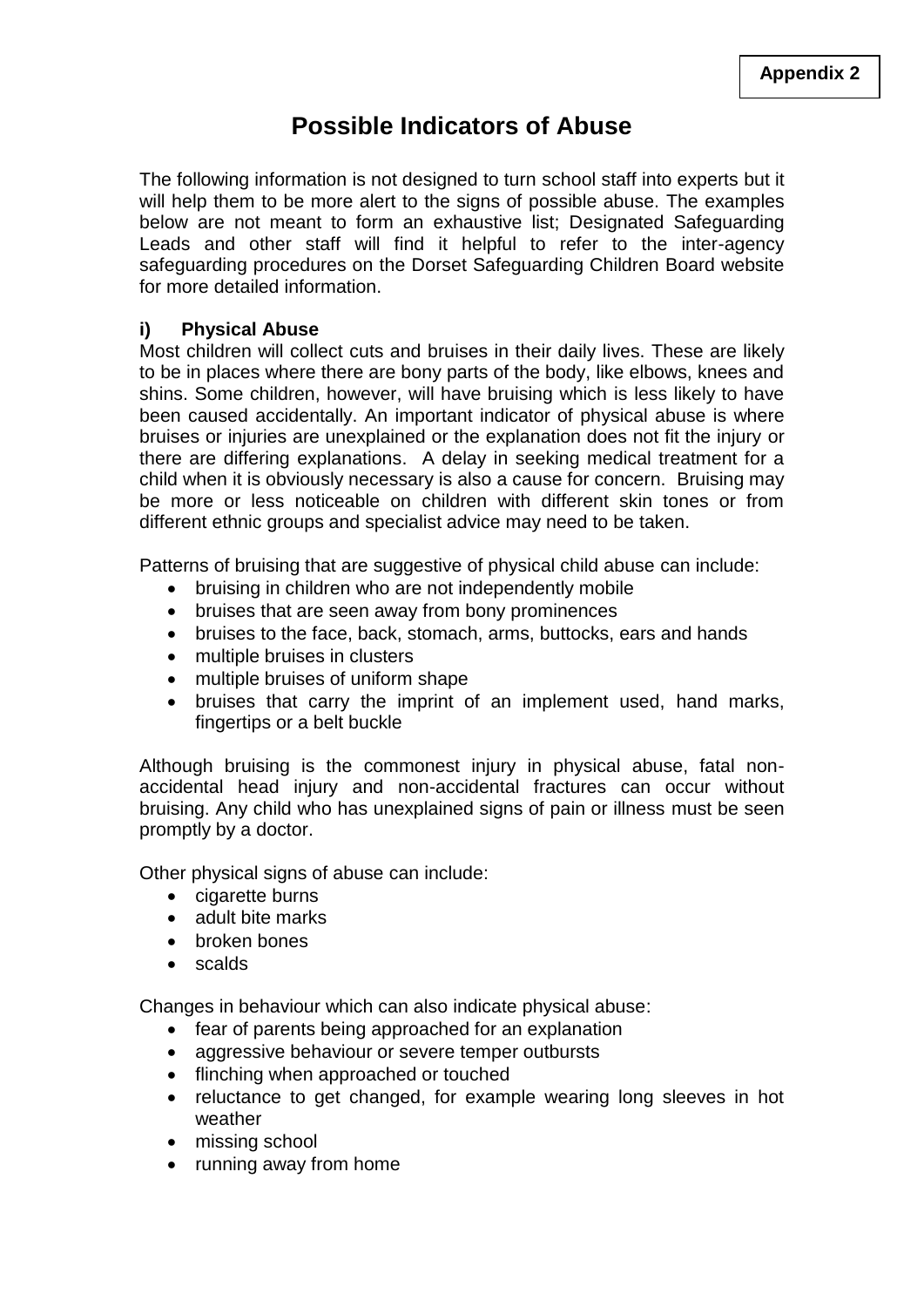# **ii) Emotional Abuse**

Emotional abuse can be difficult to measure, and often children who appear otherwise well cared for may be emotionally abused by being taunted, put down or belittled. They may receive little or no love, affection or attention from their parents or carers. *Children who live in households where there is domestic violence often suffer emotional abuse.* Emotional abuse can also take the form of children not being allowed to mix/play with other children.

The physical signs of emotional abuse can include:

- a failure to thrive or grow, particularly if the child puts on weight in other circumstances, e.g. in hospital or away from parents' care
- sudden speech disorders
- developmental delay, either in terms of physical or emotional progress.

Changes in behaviour which can also indicate emotional abuse include:

- neurotic behaviour, e.g. sulking, hair twisting, rocking
- being unable to play
- fear of making mistakes
- self harm
- fear of parents being approached

#### **iii) Sexual Abuse**

Adults who use children to meet their own sexual needs abuse both girls and boys of all ages, including infants and toddlers.

Usually, in cases of sexual abuse it is the child's behaviour which may cause concern, although physical signs can also be present. In all cases, children who talk about sexual abuse do so because they want it to stop. It is important, therefore, that they are listened to, taken seriously and appropriate action taken promptly.

The physical signs of sexual abuse can include:

- pain or itching in the genital/anal areas
- bruising or bleeding near genital/anal areas
- sexually transmitted disease
- vaginal discharge or infection
- stomach pains
- discomfort when walking or sitting down
- pregnancy

Changes in behaviour which can also indicate sexual abuse can include:

- sudden or unexplained changes in behaviour, e.g. becoming aggressive or withdrawn
- fear of being left with a specific person or group of people
- having nightmares
- missing school
- running away from home
- sexual knowledge which is beyond their age or developmental level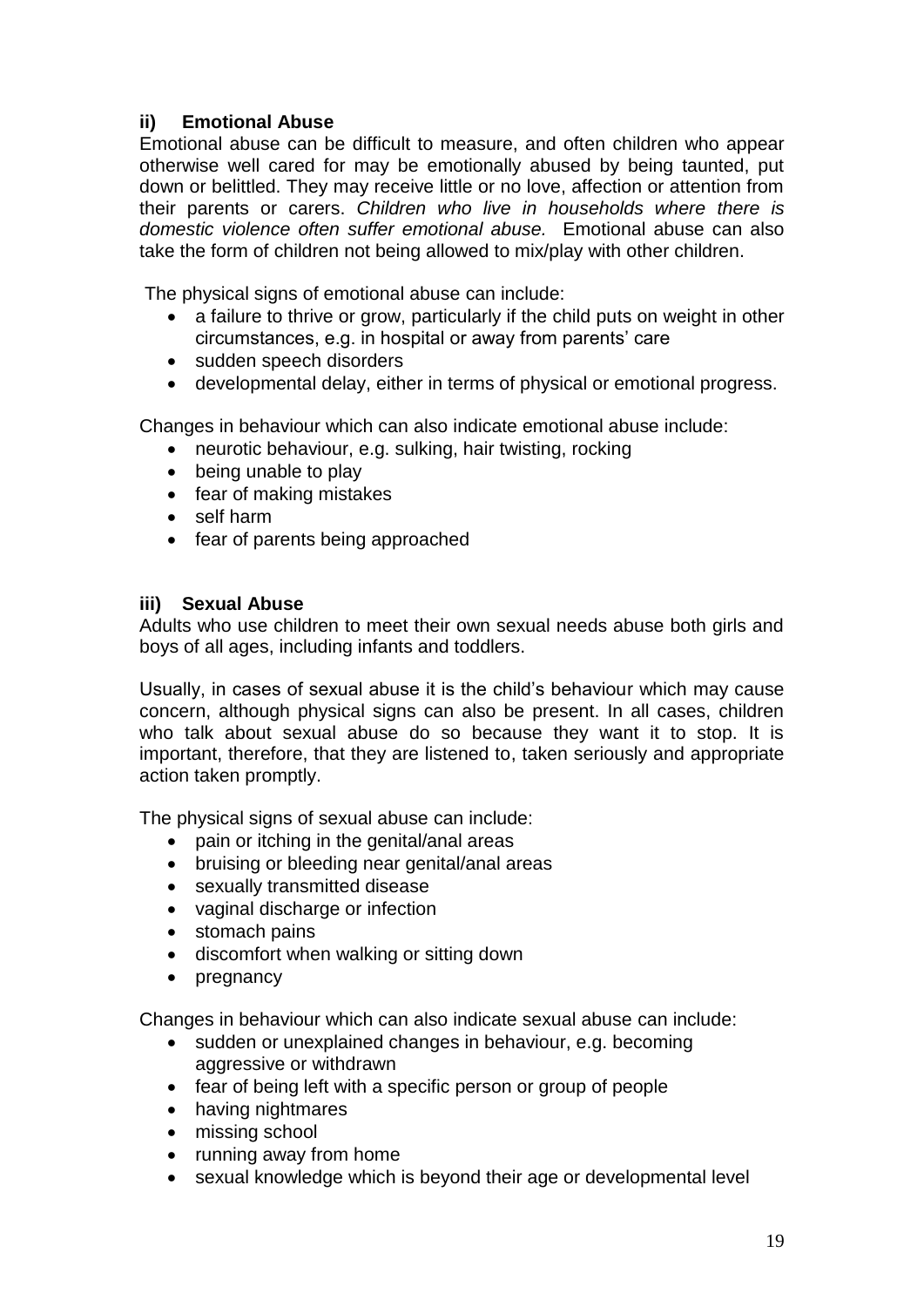- sexual drawings or language
- bedwetting
- eating problems such as overeating or anorexia
- self harm or mutilation, sometimes leading to suicide attempts
- saying they have secrets they cannot tell anyone about
- alcohol / substance / drug use
- suddenly having unexplained sources of money
- not being allowed to have friends (particularly in adolescence)
- acting in a sexually explicit way towards adults or other children

## **iv) Neglect**

Neglect can be a difficult form of abuse to recognise, yet have some of the most lasting and damaging effects on children and young people.

The physical signs of neglect can include:

- constant hunger, sometimes stealing food from other children
- being constantly dirty or smelly
- loss of weight, or being constantly underweight
- inappropriate dress for the conditions

Changes in behaviour which can also indicate neglect can include:

- complaining of being tired all the time
- not requesting medical assistance and/or failing to attend appointments
- having few friends
- mentioning being left alone or unsupervised

It is important that adults in school recognise that providing compensatory care might address the immediate and presenting issue but could cover up or inhibit the recognition of neglect in all aspects of a child's life. Compensatory care is defined as 'providing a child or young person, on a regular basis, help or assistance with basic needs with the aim of redressing deficits in parental care'. This might involve, for example, providing each day a substitute set of clothing because those from home are dirty, or showering a child whose personal hygiene or presentation is such that it is affecting his/her interaction with peers. It does not include isolated or irregular support such as giving lunch money or washing a child who has had an 'accident'. If any adult in school finds s/he is regularly attending to one or more aspects of a child's basic needs then this will prompt a discussion with the Designated Safeguarding Lead.

The general rule is: the younger the child, the higher the risk in terms of their immediate health. However, serious neglect of older children and adolescents is often overlooked, on the assumption that they have the ability to care for themselves and have made a 'choice' to neglect themselves. Lack of engagement with services should be seen as a potential indicator of neglect.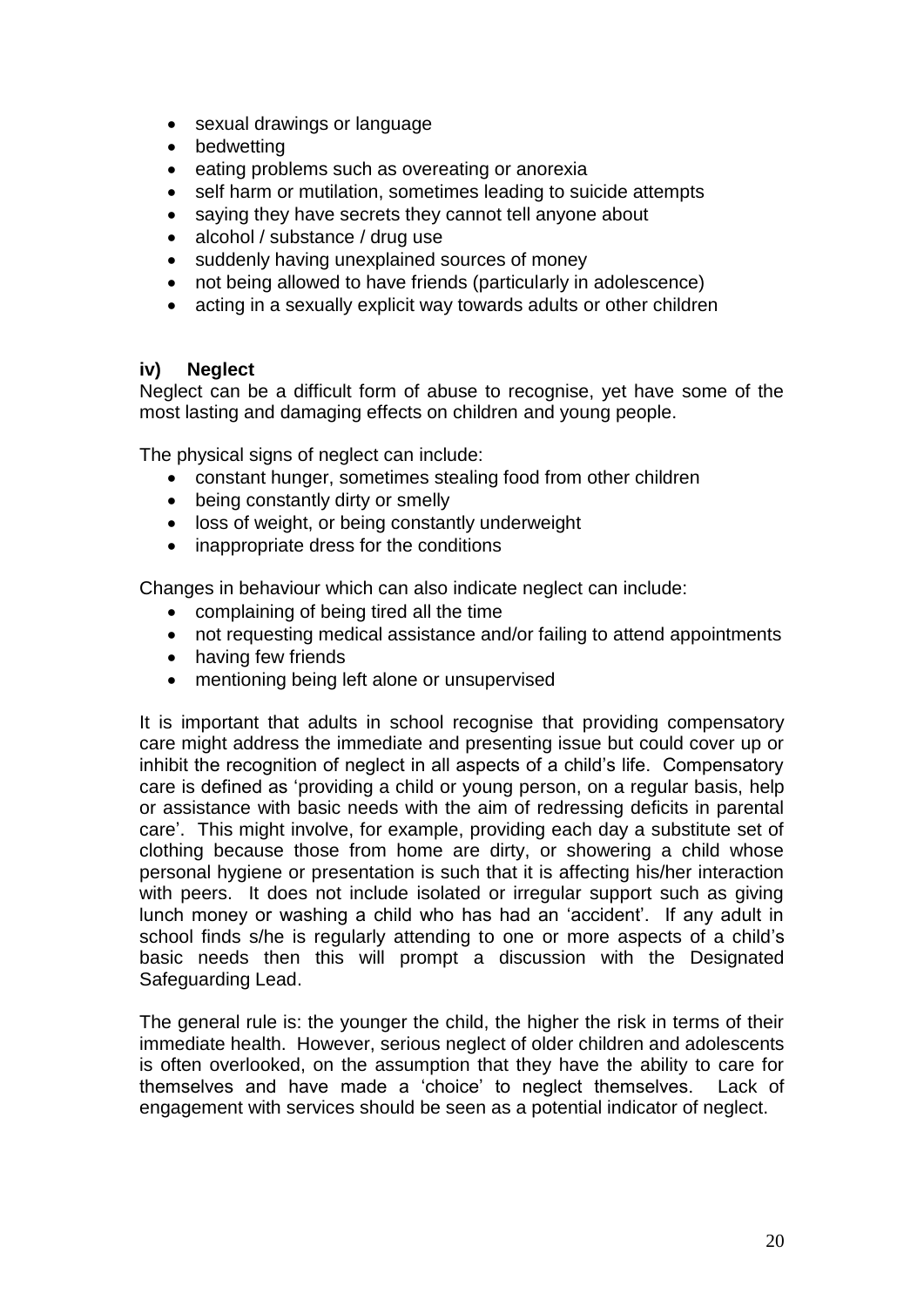School staff should be mindful of the above and discuss any concerns with the DSL who will take the appropriate action in accordance with the inter-agency neglect guidance on the DSCB website.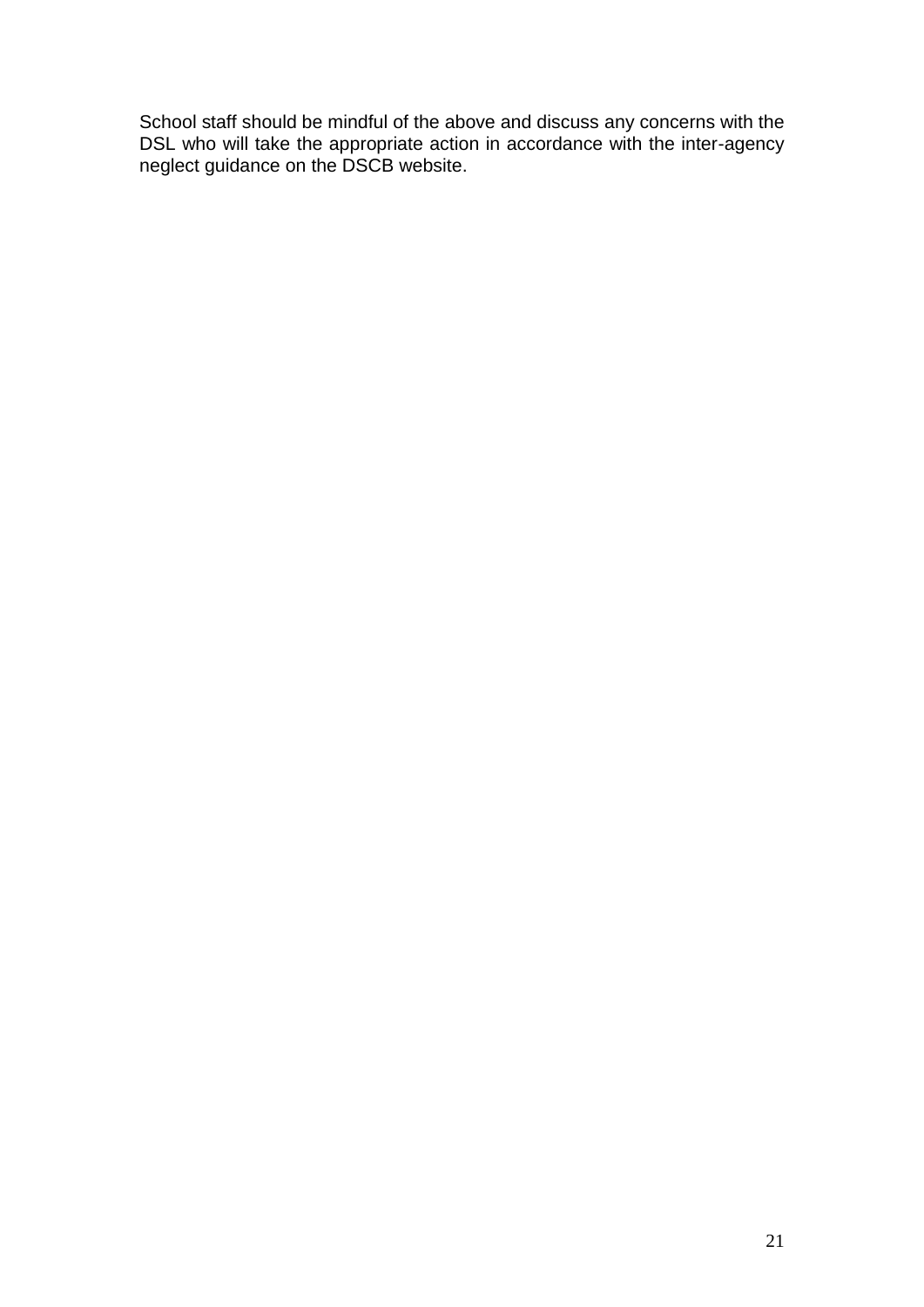# **Record Keeping: Best Practice**

#### **1. Introduction**

1.1 The importance of good, clear child welfare and child protection record keeping has been highlighted repeatedly in national and local Serious Case Reviews.

1.2 It is the Designated Safeguarding Lead (DSL)'s responsibility to ensure that child protection files, access, storage and transfer meet the required professional standards as detailed in this document.

1.3 The common law of confidentiality, Data Protection and Human Rights principles must be adhered to when obtaining, processing or sharing personal or sensitive information or records. In summary, the Data Protection Act requires that records should be securely kept, accurate, relevant, up to date and kept for no longer than is necessary for the purpose for which they were made.

#### **2. Record to be made by an adult receiving a disclosure of abuse (when a child talks about abuse)**

2.1 This record should be made as soon as possible **after** the individual hearing the disclosure has reported it verbally to the DSL. The facts, not opinions (unless of particular relevance), should be accurately recorded in a non judgemental way. It is important to remember that expressing an opinion as to whether the child is telling the truth is not helpful and can prejudice how a case proceeds.

2.2 The record should ideally be on a standard 'concerns' form (LA model available from the Safeguarding and Standards Team) but if this is not used, should include:

- The child's name, gender and date of birth
- Date and time of the conversation
- What was the context and who was present during the disclosure?
- What did the child say? verbatim if possible
- What questions were asked? verbatim
- Responses to questions –verbatim
- Any observations concerning child's demeanour and any injuries
- The name of the person to whom the disclosure was reported
- Printed name and job title of the author, followed by signature and date

2.3 The record about a disclosure of abuse should be passed to the DSL and retained in the pupil's child protection file in its original and contemporaneous form (as it could be used as evidence in court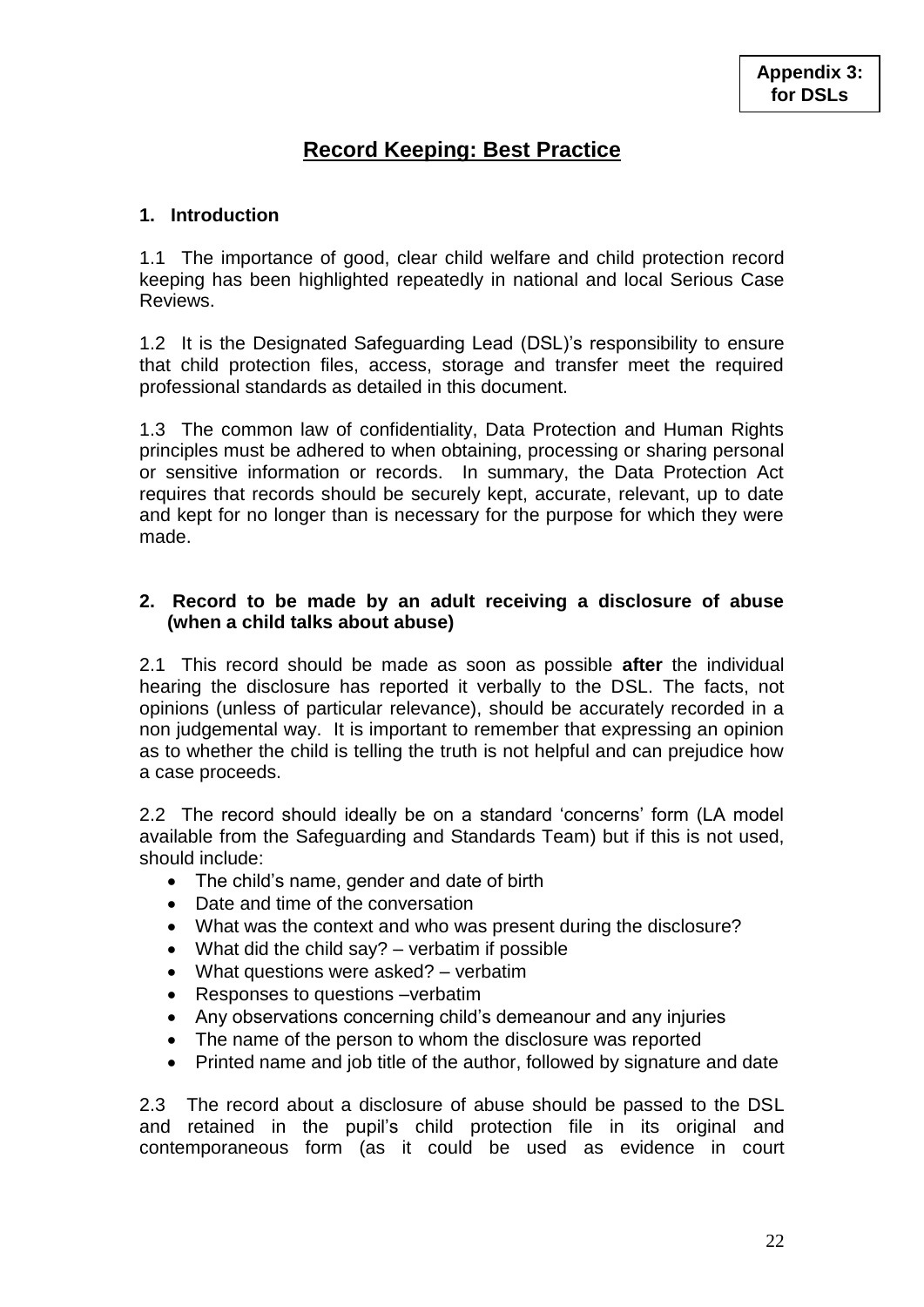proceedings), even if later typed or if the information is incorporated into a report.

2.4 Schools should never ask pupils, regardless of their involvement in a child protection matter (ie the subject of an allegation, a witness or the alleged 'perpetrator'), to write out their 'statements' of what has happened. In some cases this could have the unintended consequence of jeopardising a child protection investigation. This applies regardless of whether the incident(s) took place within or outside school.

# **3. Records kept by the Designated Safeguarding Lead**

3.1 As stated at 2.2 above it is useful and recommended practice for school staff to have a standard pro forma for recording all 'welfare' and child protection concerns.

3.2 The concern form should be passed to the DSL who will make a judgement about what action needs to be taken, in accordance with local inter-agency safeguarding procedures. The decision about any action, whether or not a referral is made to Social Care, will be recorded clearly by the DSL.

3.3 Concerns which initially seem trivial may turn out to be vital pieces of information later, so it is important to give as much detail as possible. A concern raised may not progress further than a conversation by the DSL with the parent, or, at the other end of the scale, could lead to matters being heard in a court.

3.4 All 'lower level' concerns about a child's welfare, which will generally have been discussed with parents/carers, are kept in the child's main file. Alternatively, some schools have adopted their own systems of collating such welfare concerns, but whichever system is in place, these records should not be labelled 'child protection'.

3.5 It is never good practice to keep pupil welfare records in a diary or daybook system. Often it is only when a number of seemingly minor issues relating to an individual pupil over a period of time are seen as a whole that a pattern can be identified indicating a child protection concern.

#### **4. Starting a school child protection file**

4.1 A school child protection file does not necessarily mean that the pupil is or has been the subject of a child protection conference or plan. 'Child protection file' denotes a high level of school concern which has warranted the involvement of, and in most cases an assessment by, child care social workers.

4.2 It is the responsibility of the DSL to start a school child protection file when a social worker is or was involved, eq:-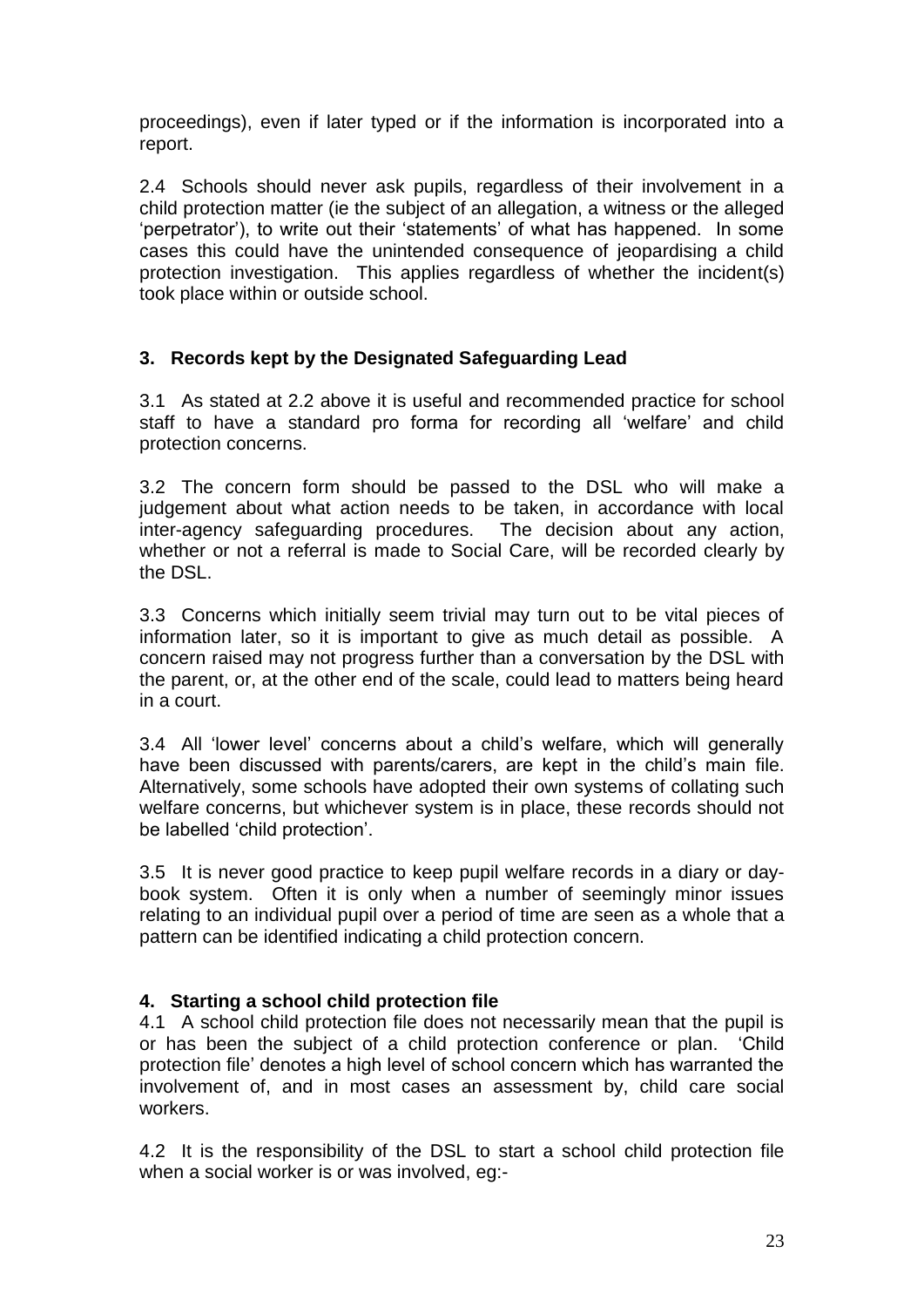- a) A formal referral is made by the school to Children's Social Care on an inter-agency referral form or
- b) Social Care inform the school they have commenced an assessment in relation to a pupil resulting from information from another source or
- c) A child protection file is forwarded to the school by a previous school or pre-school attended by the pupil or
- d) A child who is in care/looked after transfers into the school
- e) A pupil is privately fostered

4.3 It is not good practice to make 'family files'; each child should have his/her own record which includes information specific to him/her and which will be sent to the next school at the time of transfer. The names of siblings and/or other children who live in the household who also attend the school should be clearly noted on individual files.

4.4 If two (or more) pupils at the school are referred to Social Care for the same concern (for example, an allegation of sexually harmful behaviour), then child protection files will be started on both/all pupils.

4.5 'Document wallet' - type files are not ideal as the papers therein can easily fall out or get 'out of order'.

4.6 School child protection files are never 'closed' or de-categorised. Once a school has started a child protection file, it is always a school child protection file and the chronology is maintained so that any future concerns can be considered in the context of past events.

4.7 Note - If there is an allocated social worker because a child is disabled or a young carer and there are no child protection concerns then a child protection file should not be started.

# **5. Adopted children**

5.1 When a pupil is admitted to a school in Reception class and parents provide the information that s/he was adopted prior to commencing education, this should be recorded with their permission on the main school file in order that appropriate support can be provided in future if necessary. In these situations it is not necessary to start a child protection file **unless** the criteria described above (at 4.2a and 4.2b) also apply.

5.2 Some older adopted children will have school child protection files because they were initially in care/looked after and were subsequently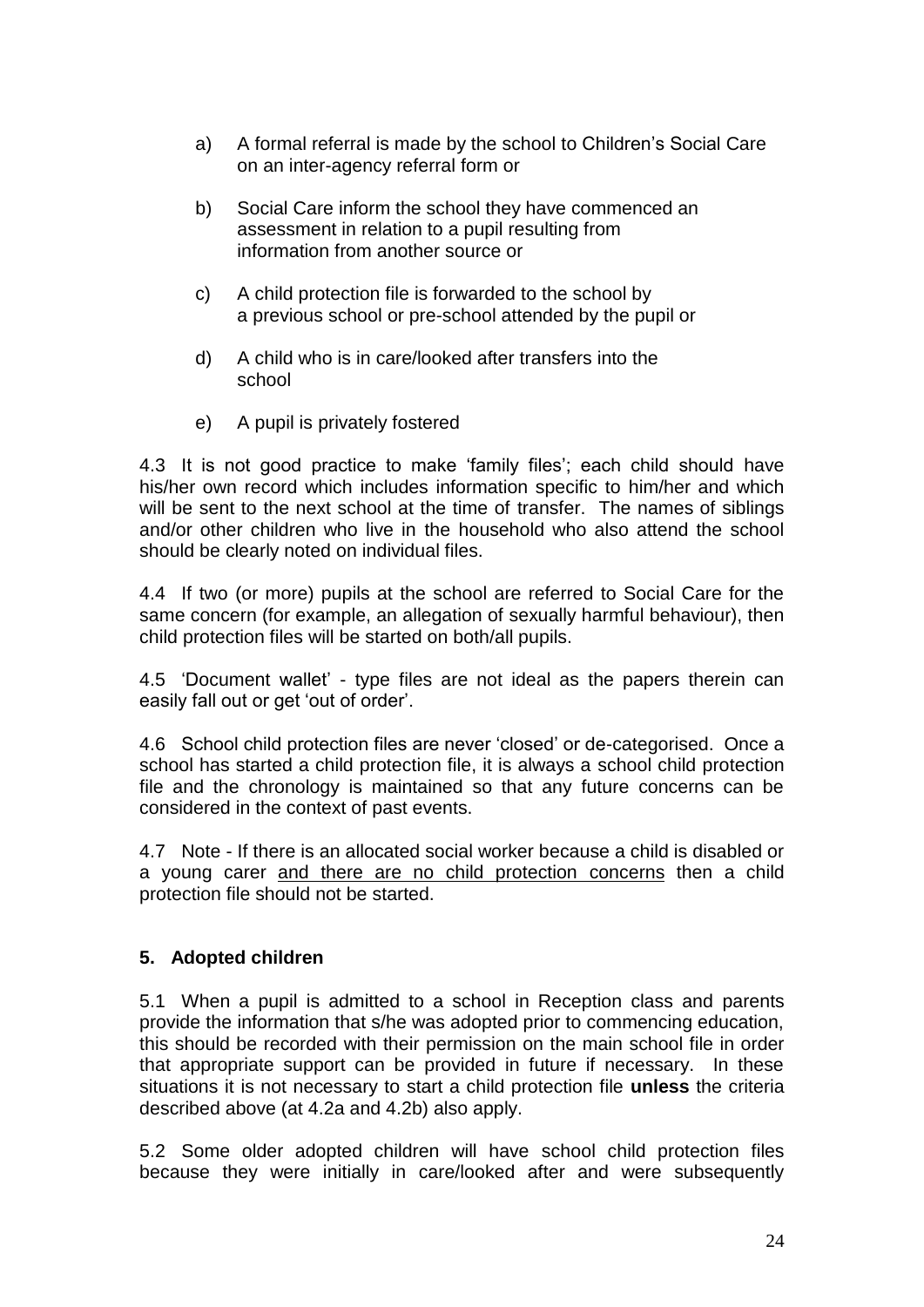adopted. During the period when the child is 'placed for adoption' (prior to an adoption order being made) any file that contains information that identifies both the birth family and the adoptive family must be classed as highly sensitive and this information should only be shared on a strictly 'need to know' basis.

5.3 Once the adoption order has been made the DSL in the school that holds the child protection file must overhaul the file. The principle is that there must be nothing that identifies the child's birth name or the birth family. In sifting the file it is acceptable to destroy documents that will continue to be held by other agencies: for example, child protection conference minutes and LAC review minutes which will be in Social Care records.

5.4 A chronology should be prepared that gives an overview of the information previously held in the file but **without giving the child's birth name or any details which would identify the birth family.**

5.5 The overhauled file should only contain the new chronology and any information that has originated from within school (for example concern forms). This file should now be in the child's new name, contain no information which identifies the birth name or birth family, will be held in the school as long as the child remains or sent onto a new school as described (at 9) below.

5.6 Please note that once a child is adopted, all school records, not just cp files, must be amended so that there is nothing which gives the birth name or identifies the birth family.

# **6. The format of child protection files**

6.1 It is helpful if individual files have a front sheet with key information about the pupil and contact details of parents/carers, social worker and any other relevant professionals.

6.2 If a pupil is or was subject of a child protection plan or in care/looked after, this should be highlighted in some way to make it immediately obvious to anyone accessing the record.

6.3 It is a multi-agency standard that children's child protection files must have at the front an up to date chronology of *significant* incidents or events Maintaining the chronology is an important part of the DSL role; it aids the DSL, Deputy and others to see the central issues 'at a glance' and helps to identify patterns of events and behaviours.

6.4 It should make sense as a 'stand alone' document: anyone else reading the chronology should be able to follow easily what the concerns are/have been and the actions taken by the school to support and protect the child. This will be particularly useful for DSLs in receiving schools when pupils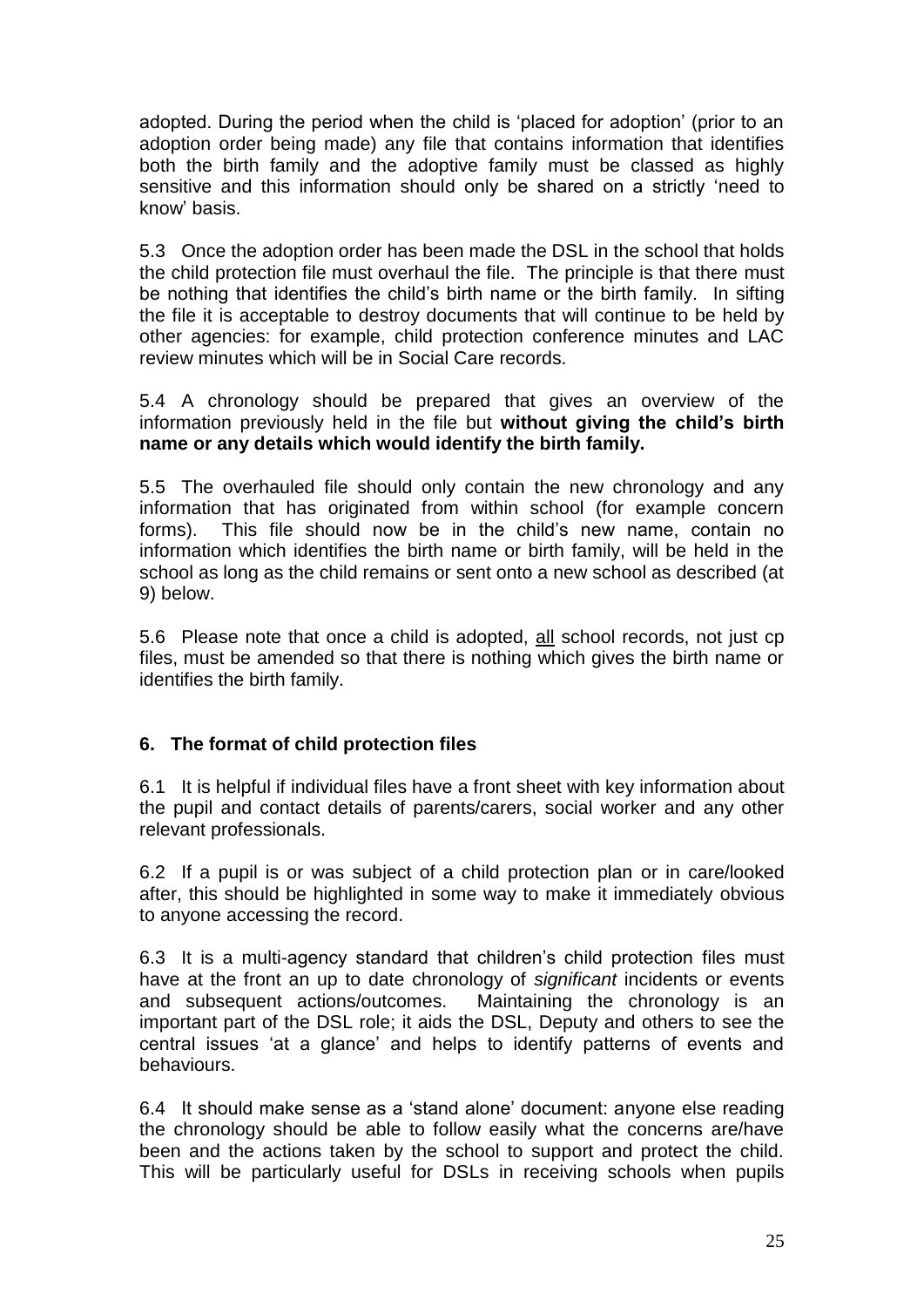transfer, for professionals involved in collating information for Serious Case Reviews and for parents/pupils/ex-pupils if they view the record.

6.5 Once a chronology is started it should be updated as appropriate even if Social Care later cease involvement (see 4.6 above).

6.6 The file should be well organised and include, as appropriate, school 'concern forms', copies of correspondence, school reports to and minutes of child protection conferences, documents relating to children in care/'looked after' etc. The DSL will decide which relevant information which pre-dates the starting of the child protection file, such as CAF or other pastoral care documentation, will also be included.

# **7. Storage**

7.1 All records relating to child protection concerns are sensitive and confidential so will be kept in a secure (ie locked at all times) filing cabinet, separate from other school files, and accessible through the DSL, the Deputy(s) and other senior staff in larger schools.

7.2 The pupil's general school file should be marked in some way (e.g. a yellow star) to indicate that a child protection file exists. All staff who may need to consult a child's school file should be made aware of what the symbol means and to speak to the DSL if necessary if they see this symbol and have concerns. For example, a member of the office staff who is looking in the main file for a parent's contact details because of unexplained absence might decide to report this to the DSL if they see the indicator, in case the absence is significant.

# **8. Sharing of and access to child protection records**

8.1 It is highly unlikely that all members of staff need to know the details of a child's situation, or that there should be widespread access to the records. Access to, and sharing of, information should be on a need-to-know basis, decided case by case. The DSL is the best person to decide this. Consideration must also be given to *what* needs to be shared. Generally speaking, the closer the day-to-day contact with the child, the more likely the need to have some information.

8.2 The child who is the subject of a child protection record has the right to access the file, *unless* to do so would affect his/her health or well-being or that of another person, or would be likely to prejudice a criminal investigation or a Section 47 assessment (which relates to significant harm) under the Children Act 1989.

8.3 Parents (i.e. those with parental responsibility in law) are entitled to see their child's child protection file, with the same exemptions as apply to the child's right to access the record. Note that an older pupil may be entitled to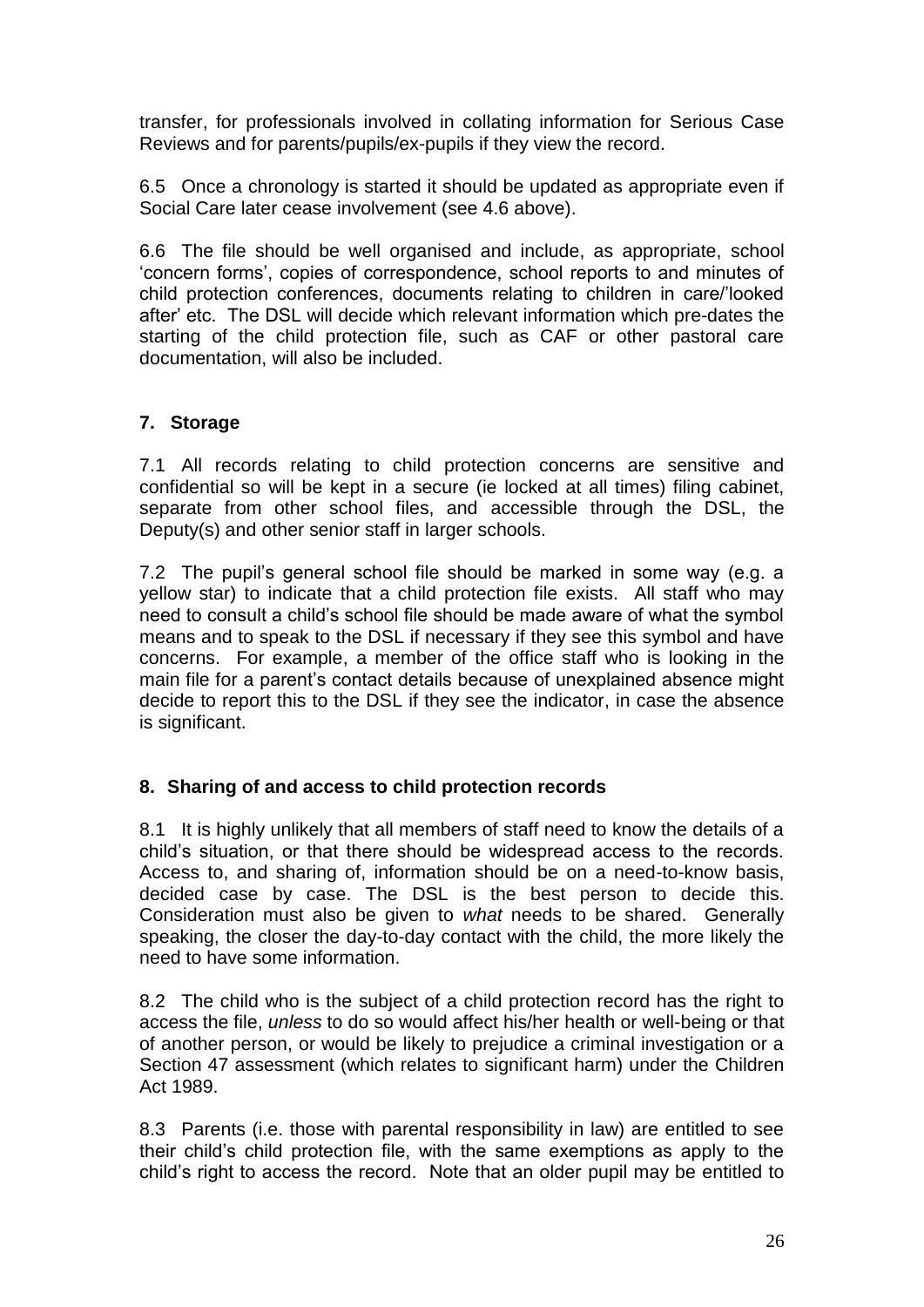refuse access to the record by his/her parents. As a guide, this applies to pupils who are 12 years of age or above, if they are of normal development or maturity.

8.4 References by name to children other than the pupil who is the subject of the file should be removed when disclosing records, unless consent is obtained from the individual/s concerned (or their parents/carer on their behalf). Care must be taken to ensure all identifying information is removed from the copy of the record to be shared.

8.5 Always seek advice if there are any concerns or doubt about a child or parents reading records. However, it is generally good practice to share all information held unless there is a valid reason to withhold it, e.g. to do so would place the child or any other person at risk of harm. Any requests to see the child's record should be made in writing to give time for confidential information, such as any details of other pupils, to be removed.

8.6 In respect of requests from pupils or parents for information which wholly or partly consists of an educational record, access should be granted within 15 school days. This might be relevant to 'welfare' concerns in a main school file, for example. Viewing-only access to these records is free but it is reasonable to charge for copies on a sliding scale from £1 - £50 (maximum) depending on the number of pages.

8.7 However, should the request only seek access to a child protection file (which is not classed as an educational record), access should be granted within 40 calendar days. A discretionary maximum fee of £10 can be charged for viewing access to or a copy of a child protection record.

8.8 If the record to be disclosed contains information about an adult professional, that information can be disclosed if it relates to the performance by that person of their job or other official duties e.g. a reference to a teacher in their teaching role or a school nurse in their nursing role. However, if the reference refers to that individual's private life, it should be removed (unless this relates to a child protection matter which is relevant to the record to be disclosed).

8.9 Child protection information should not normally be shared with professionals other than those from Social Care, the Police, Health or the Local Authority. OfSTED and other school inspectors can view individual child protection files. Information should not be released to parents' solicitors on request; advice should be sought from the school's legal advisor in such cases.

8.10 Governors, including the Nominated Governor, should not access the records.

8.11 Further advice about disclosure of information held in child protection records can be sought from the DCC Data Protection Officer.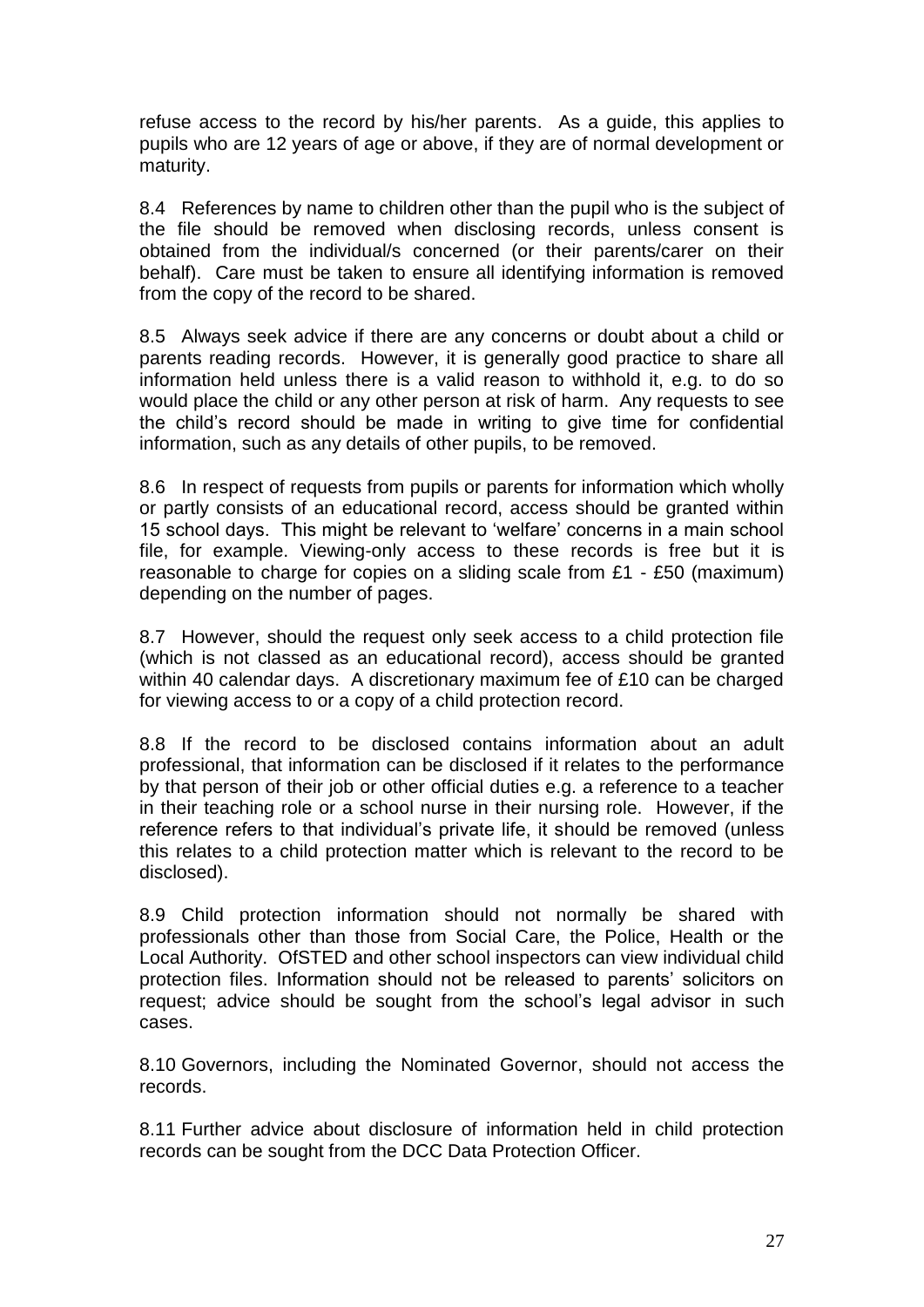# **9. Transfer of child protection records**

9.1 When a pupil transfers to another school (including to a Learning Centre because of permanent exclusion) the DSL should inform the receiving school as soon as possible in person or by telephone that child protection records exist. The original records must be passed on either by hand or sent by recorded delivery, separate from the child's main school file. Care must be taken to ensure confidentiality is maintained and the transfer process is as safe as possible.

9.2 If the records are to be posted, they should be copied and these copies retained until there has been confirmation in writing that the originals have arrived at the new school. They can then be shredded.

9.3 Whether child protection files are passed on by hand or posted, there should be written evidence of the transfer (such as a form or slip of paper signed and dated by a member of staff at the receiving school.) This receipt should be retained by the originating school for 6 years (in line with guidance from the Records Management Society).

9.4 If the pupil is removed from the roll to be home educated, the school should pass the child protection file to the LA EHE Administrator and a receipt obtained as described above.

9.5 If a pupil with a child protection record leaves the school without a forwarding address and no contact is received from a new school the DSL should follow the school's Child Missing Education (CME) procedures. If there is reason to suspect the pupil is suffering harm then the DSL will refer to Social Care in the usual way.

9.6 If a child arrives in the school in an unplanned way and / or there are concerns about them from the outset, it is worth contacting the previous school for a discussion with the DSL. There might be a cp file which has not been passed on.

# **10. 'Dual registered' pupils**

10.1 Where a pupil is on roll at the school and starts to attend a Learning Centre (LC), the chronology and other relevant information in the child protection file should be copied and passed to the DSL at the LC at the earliest opportunity. Because of the nature of such 'bespoke' arrangements for individual pupils, the two DSLs should agree on which one of them will keep the chronology updated and how best to communicate to each other significant events and issues in relation to that pupil.

# **11. Retention of records**

11.1 The school should retain the record for as long as the pupil remains in school and then transferred as described above.